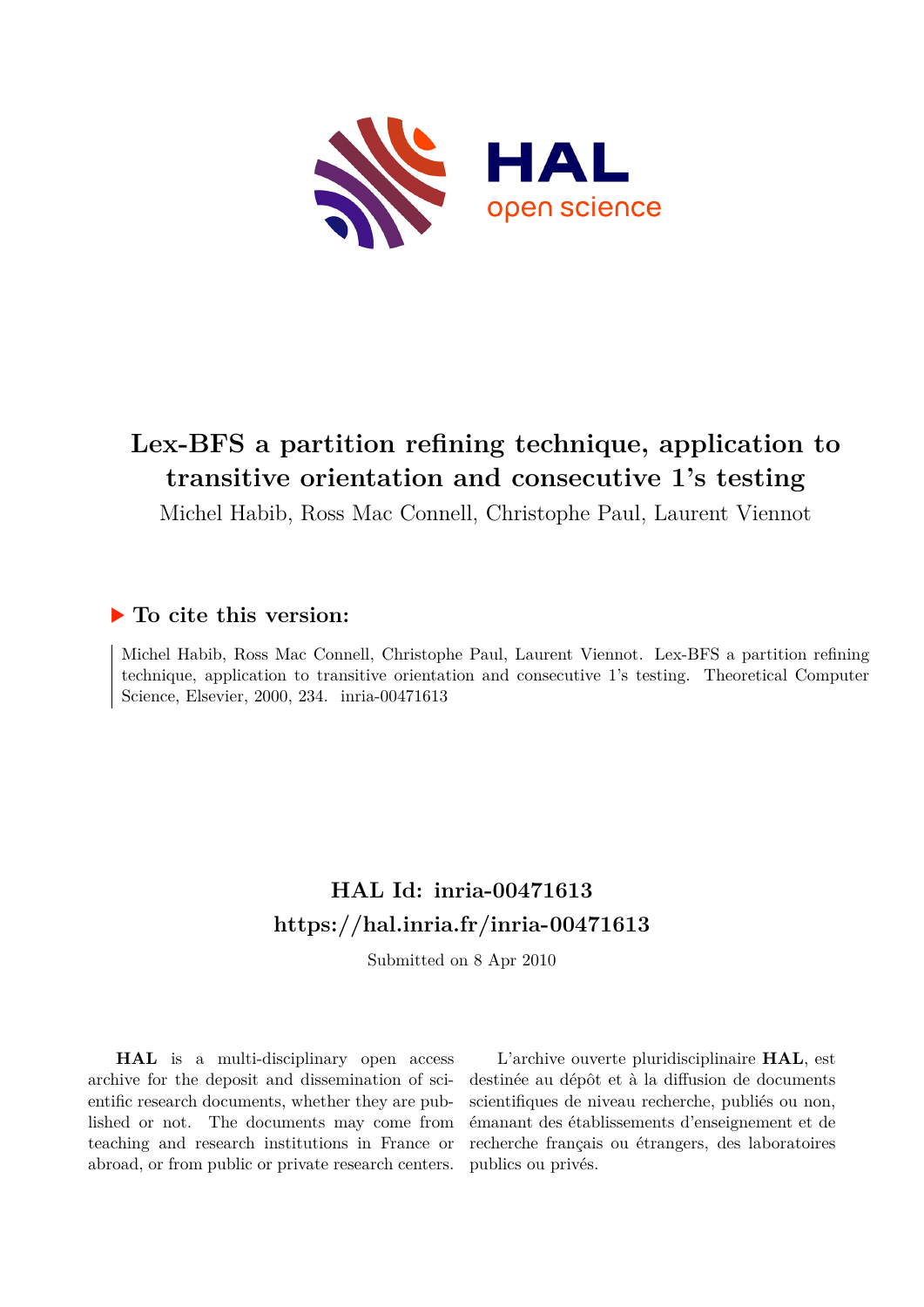# Lex-BFS and Partition Refinement, with Applications to Transitive Orientation, Interval Graph Recognition and Consecutive Ones Testing.

Michel  $HABIB^*$  Ross McCONNELL<sup>†</sup> Christophe Paul<sup>‡</sup> Laurent VIENNOT<sup>§</sup>

#### Abstract

By making use of lexicographic breadth rst search (Lex-BFS) and partition renement with pivots, we obtain very simple algorithms for some well-known problems in graph theory.

 $\mathcal{P}(\mathcal{P})$  and  $\mathcal{P}(\mathcal{P})$  and  $\mathcal{P}(\mathcal{P})$  algorithm for the algorithm for all  $\mathcal{P}(\mathcal{P})$ comparability graph, and simple linear algorithms to recognize interval  $\alpha$  -semicordal graphs,  $\alpha$  -semicordal distribution that have the matrices that have the have the have the have the semiconduction of  $\alpha$ consecutive-ones property.

Previous approaches to these problems used dicult preprocessing steps, such as computing PQ trees or modular decomposition. The algorithms we give are easy to understand and straightforward to prove. They do not make use of sophisticated data structures, and the complexity analysis is straightforward.

#### Keywords

algorithm, data-structure, partition renement, graph, boolean matrix

#### $\mathbf{1}$ **Introduction**

Some efficient algorithms for various classes of graphs and boolean matrices are presented. These classes are comparability, chordal, interval graphs and their complements. To this aim a general framework, namely partition refinement [14, 16], is used. This framework allows a unied and more general treatment of problems on these classes, such as transitive orientation of a comparability graph or its complement, recognition of an interval graph or its complement, and consecutive ones testing of boolean matrices. We give efficient solutions to these problems that do not use the preprocessing steps of computing PQ trees or modular decomposition.

LIRMM, Montpellier, France; habib@lirmm.fr

<sup>&</sup>lt;sup>†</sup>Computer Science and Engineering Department, University of Colorado at Denver, rmcconne@carbon.cudenver.edu

<sup>z</sup> LIRMM, Montpellier, France; paul@lirmm.fr

<sup>x</sup> LIAFA, Paris, France;lavie@litp.ibp.fr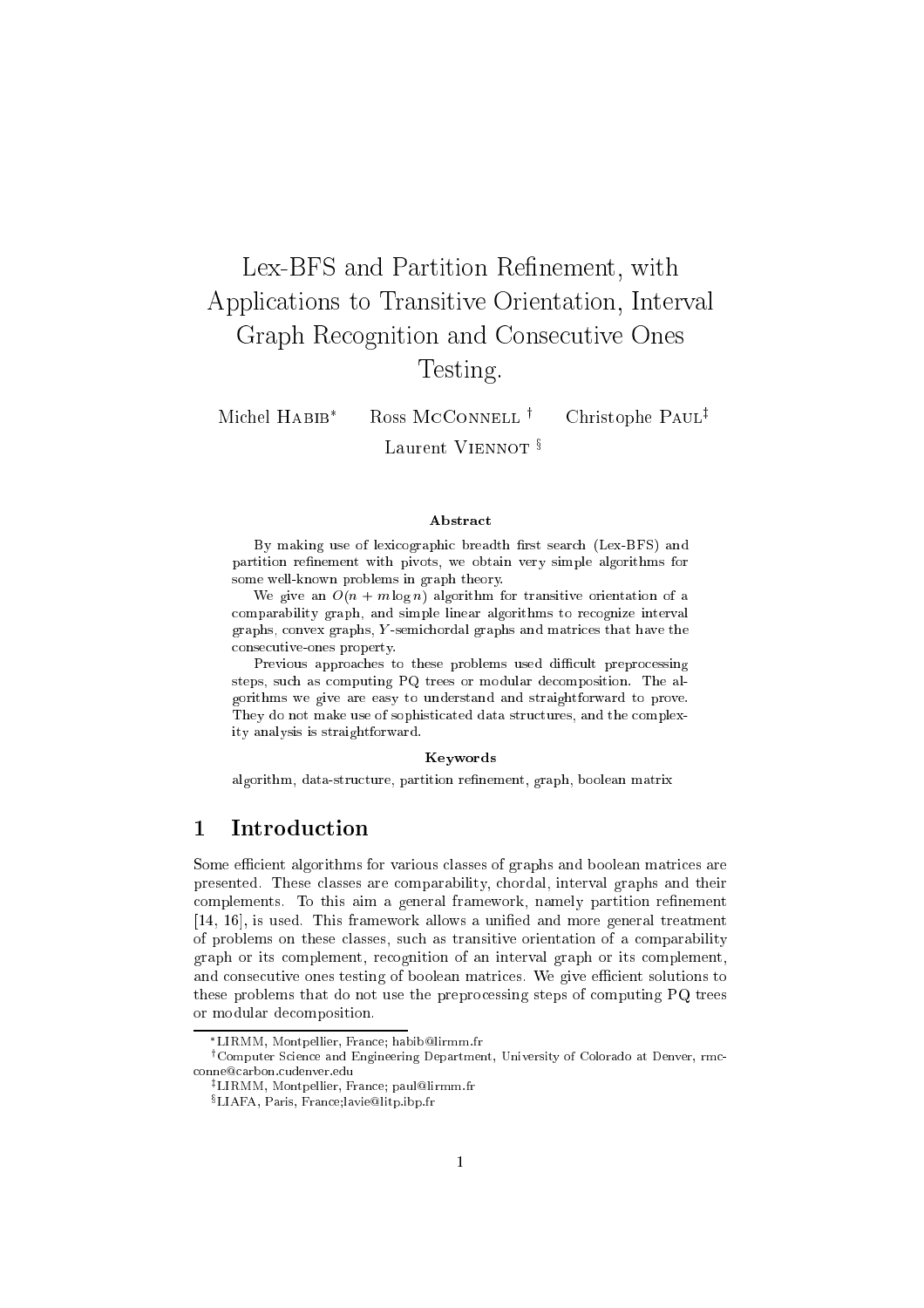All graphs considered in this paper are finite and simple. A directed graph is transitive if, whenever  $(a, b)$  and  $(b, c)$  are arcs,  $(a, c)$  is also an arc. A graph is a comparability graph if its edges can be assigned orientations so that the resulting directed graph is transitive and acyclic, hence a partial order.

An interval graph is a graph that can be modeled by assigning to each vertex an interval on the set of integers, such that two vertices are adjacent in the graph if and only if their intervals intersect. A graph is a co-comparability graph if its complement is a comparability graph. It is readily seen that an interval graph is a co-comparability graph, since two vertices are an edge in the complement if and only if one of the intervals comes before the other, and this relation is transitive.

A chordal graph is an undirected graph where every induced cycle on four or more vertices has a chord. It is not hard to see that an interval graph must be chordal. In fact, a graph is an interval graph if and only if it is chordal and its complement is a comparability graph [9].

Chordal graphs are characterized by the existence of a perfect elimination ordering of their vertices, which is defined as follows. A *clique* is a set of vertices inducing a complete subgraph. An ordering  $x_1, \ldots, x_n$  of vertices is a perfect elimination ordering of a graph  $G = (V, \mathcal{E})$  if the neighborhood of each vertex  $x_i$  is a clique of the induced subgraph  $G_{\{x_i,\ldots,x_n\}}$ .

A graph is chordal if and only if there exists an arrangement of its maximal cliques into a tree such that the maximal cliques containing a given vertex always induce a connected subtree  $[8]$ . Such a tree is called a *clique tree. Interval graphs* are the chordal graphs admitting a clique tree that is a chain, or equivalently, a numbering of their maximal cliques such that the maximal cliques containing a given vertex occur consecutively. Such a chain is called a *clique chain*. If there are  $k$  cliques, this associates with each vertex an interval on the integers from one to  $k$ , namely, the subscripts of the cliques that contain the vertex. The result is an interval representation of the graph, since two vertices are adjacent if and only if they reside in a common clique.

A boolean matrix has the consecutive ones property if its columns can be reordered so that the ones in each row are consecutive.

In many applications, the modular decomposition [5] appears as a preprocessing step of efficient algorithms for transitive orientation  $[12]$ , and interval graph recognition  $[10]$ . The first recognition algorithm, presented in  $[2]$ , uses a complex procedure for computing a data structure called the PQ-tree. Later, simpler algorithms based on Lex-BFS have been discovered: in [11], a simplification of the PQ-tree, called the MPQ-tree is used, while in [10], the modular decomposition is used, and in [12], a transitive orientation of the complement is used

Either explicitly or implicitly, most of these disparate algorithms make use of an operation that is sometimes called pivot. In a pivot, a partition of the vertices is refined by splitting a partition class according to its adjacency to a selected vertex that is not a member of that partition class. The evolution of the partition refinement yields information about the structure of the graph, which is then used to solve the problem. Pivoting is used in finding twins, recognizing chordal graphs [15], recognizing permutation graphs [12], finding a transitive orientation [12], and modular decomposition [12, 4]. Lex-BFS is a special case of pivoting, and is used for recognizing chordal graphs [15].

In this paper, we attempt to show that pivoting is fundamental to the so-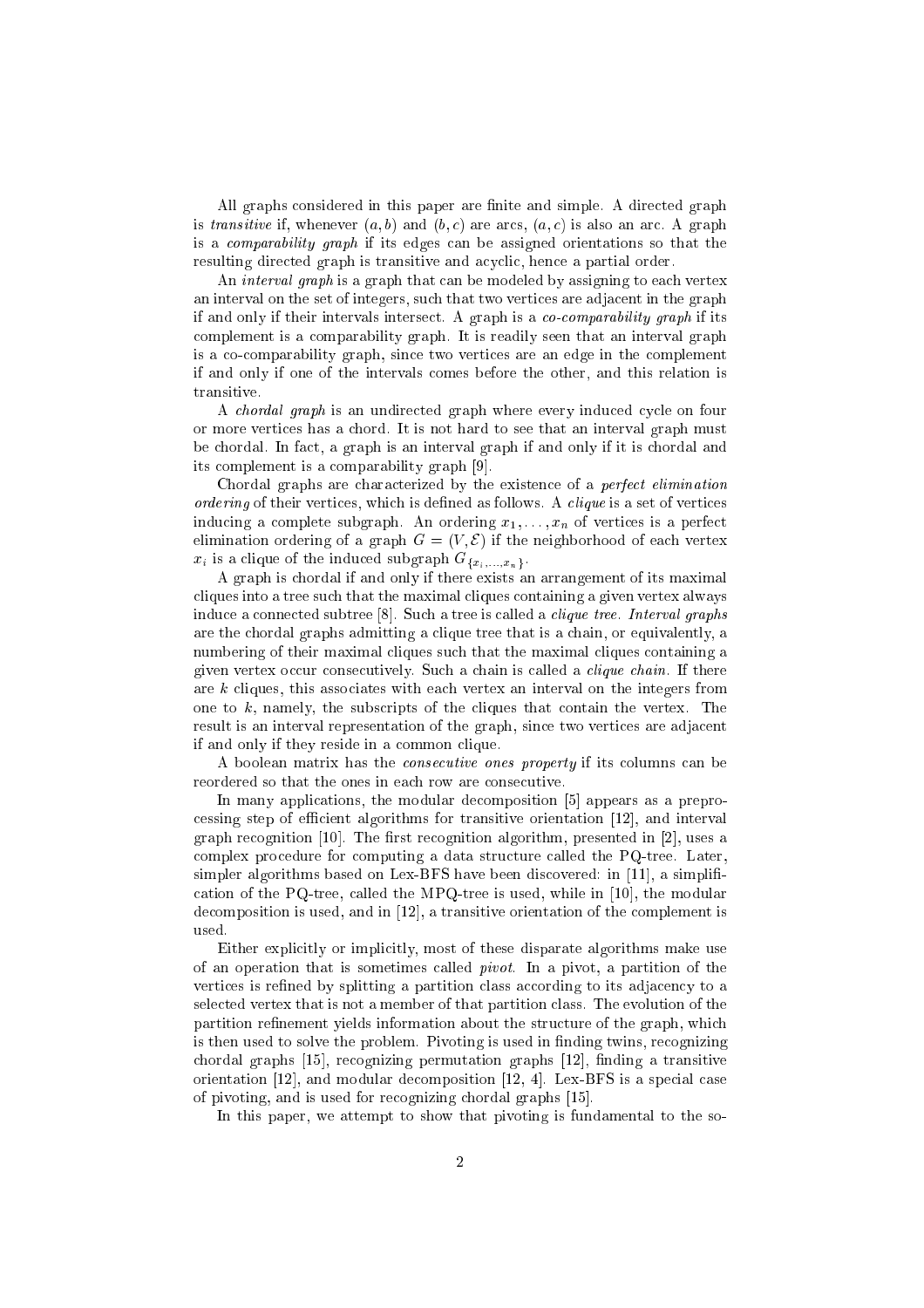

Figure 1: The partition rennement of  $(\lambda_1,\ldots,\lambda_l)$  into  $(\lambda_1,\ldots,\lambda_l)$  according to the subset  $S$  of black elements.

lution of these problems, by showing how efficient algorithms for them can be obtained without much recourse to other techniques. The pivot may be viewed as a generalization to graphs of the Quicksort pivoting rule, used for sorting integers. This general approach was originally put forth in [14] and in [16], who showed how it can lead to a simpler conceptual framework for developing algorithms for some of these problems. By generalizing it to arbitrary set families, we are able to use it to manipulate cliques of interval graphs.

We first show how the  $O(n + m \log n)$  transitive orientation algorithm presented in [12] can be adapted so that it does not require the formidable step of pre-computing the modular decomposition. We then present an  $O(n + m)$  interval graph recognition algorithm that uses a clique tree for pivoting. A clique tree of a chordal graph can be computed with Lex-BFS in linear time (see [6]). In order to use the same algorithm for the consecutive one's property problem, we propose an adaptation of Lex-BFS that takes as input the cliques of a graph. This Lex-BFS version gives linear time and space algorithms for the recognition of convex graphs and Y -semichordal graphs.

# 2 Refining a Partition by Pivoting

All the algorithms we propose are based on the general framework of Algorithm 1, which refines a partition of a set E according to a subset S of E.

A partition is an ordered collection of disjoint subsets of  $E$  called *classes*, whose union is E. A set  $S \subseteq E$  is given as a parameter. We refine the partition by splitting each partition class  $I_a$  into two subsets,  $I_a \cap S$  and  $I_a \setminus S$ . At the same time, we maintain an order on the partition classes as they evolve. Figure 1 gives an illustration.

### Algorithm 1: Partition Refinement

**Input:** an ordered partition  $L = (\mathcal{X}_1, \ldots, \mathcal{X}_l)$  of a set E and a subset  $S \subseteq E$ . **Output:** a refined partition  $L = (A_1, \ldots, A_m)$ . begin for each class  $\mathcal{X}_a$  do let  $\mathcal Y$  be the members of  $\mathcal X_a$  that are in S if y is not empty and  $y \neq \alpha_a$  then remove  $y$  from  $\alpha_a$  and insert it next to  $\alpha_a$  in  $E$ end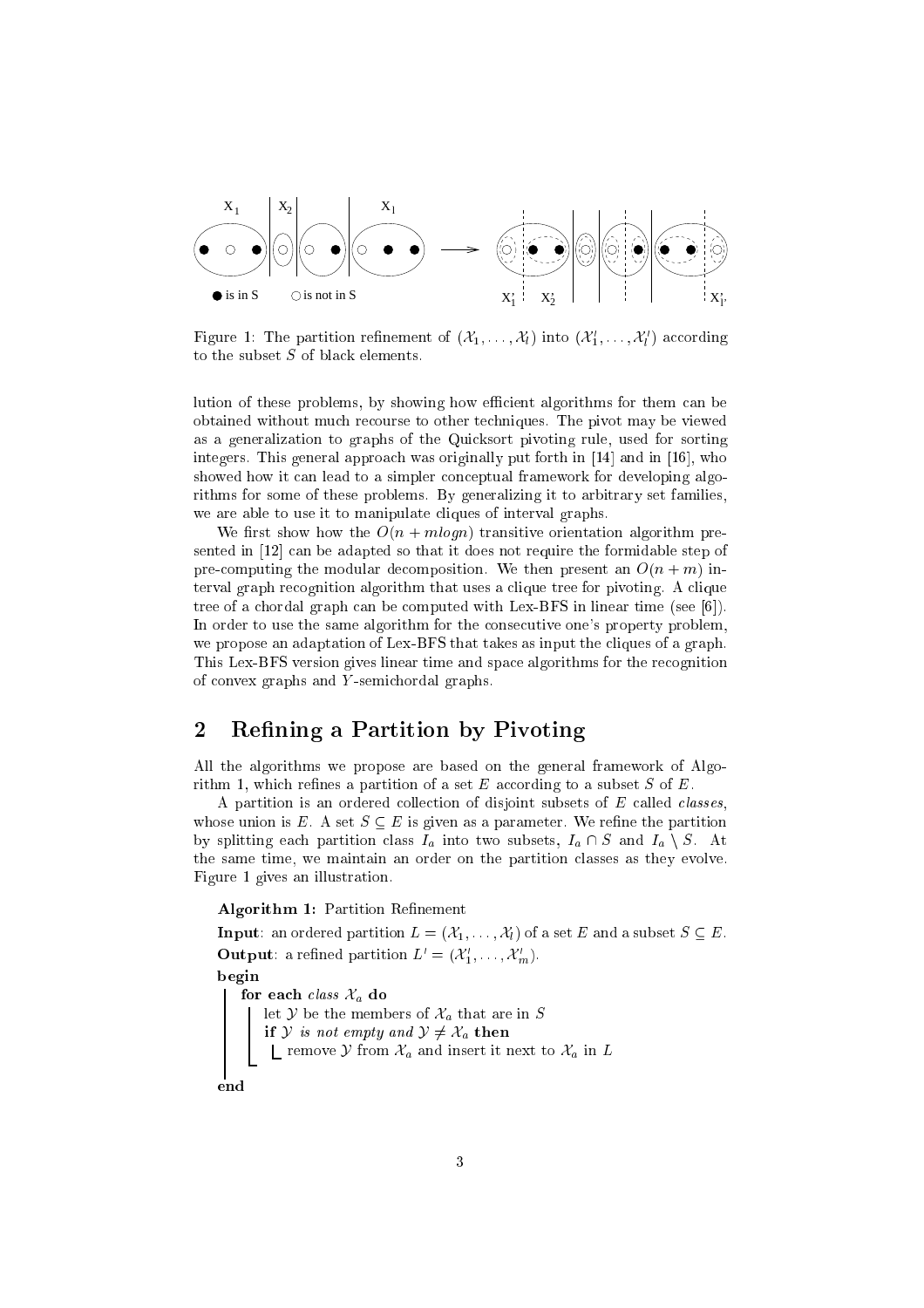After the refinement of the partition, no class properly overlaps  $S$ : any class  $A_a$  vermes either  $A_a \subseteq B$  or  $A_a \cap B = \emptyset$ . Depending on the use of the routine, Y can be inserted immediately behind or immediately in front of  $\mathcal{X}_a$ .

The refinement can be performed in  $O(|S|)$  time by using the following data structure. All the elements of  $E$  are stored in a doubly linked list. Each class consists of an interval in this list, and is implemented with a structure that has a pointer to its first element and a pointer to its last element. Each element keeps a pointer to the class that contains it. To maintain an ordering on the classes, these class structures are stored in a doubly linked list.

During the refinement, each element in  $S$  is simply removed from the list and inserted at the end of its new class. This preserves the initial ordering of the vertices inside the classes when  $S$  is sorted according to this ordering. When it is not important to keep this ordering, it may be simpler to store the vertices in an array, and to exchange the element to be removed and the first (or the last) element of the class being split. The bounds of the new class and the class being split must then be updated.

In graph algorithms,  $E$  is usually the vertex set and  $S$  is the neighborhood of a pivot vertex. Note that the procedure for refining the partition by the complement of  $E \setminus S$  of S produces an identical result if suitable adjustments are made to the ordering rule used to determine whether  $\mathcal Y$  should be placed before or after  $\mathcal{X}_a$  in Algorithm 1. In graph algorithms, this means that, given the adjacency-list representation of a graph, we can run the partition refinement routine on the complement of the graph directly, without having to compute an adjacency-list representation of the complement. This property was used in [12] to recognize permutation graphs, which are those comparability graphs whose complement is also a comparability graph.

## 3 Lex-BFS Orderings

Standard breadth-first search fails to specify completely the order in which vertices must be visited. Lex-BFS imposes additional constraints, by breaking ties according to a rule that we describe below. This guarantees that the order in which vertices are visited has certain desirable properties. We call Lex-BFS ordering the order in which the vertices are visited. Lex-BFS was introduced in [15] to recognize chordal graphs. Algorithm 2 is one way to implement Lex-BFS. Since there is only one pivot on each vertex, the time bound is clearly  $O(n+m)$ . An example is given in Figure 2.



Figure 2: Refining a partition towards a Lex-BFS ordering according to the neighborhood of the pivot, the currently visited vertex by the Lex-BFS.

Given a graph G and a partial numbering  $\pi$  of the vertices of G, we define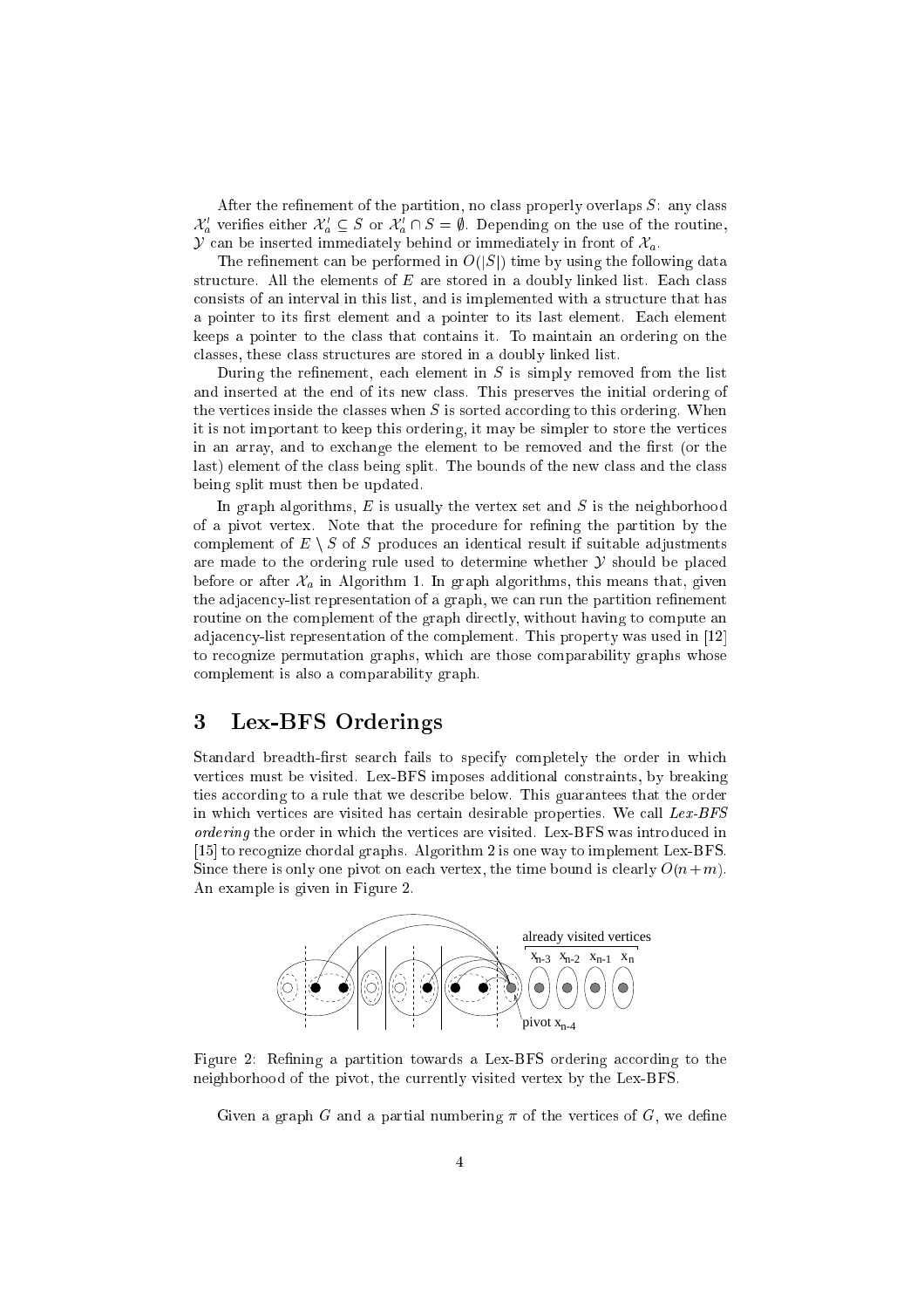Algorithm 2: Lex-BFS Ordering

**Input:** a graph  $G = (V, \mathcal{E})$ . **Output:** a Lex-BFS ordering  $\pi^{-1}$ ,  $\ldots$ ,  $pi^{-1}$  *(n)* or the vertices. begin let  $L$  be the one element ordered list  $(V)$  $i \leftarrow n$ while there exists a non-singleton class in  $L = (\mathcal{X}_1, \ldots, \mathcal{X}_l)$  do let  $\mathcal{X}_a$  be the last class made of non-visited vertices remove a vertex x from  $\mathcal{X}_a$  $\pi(x) \leftarrow i$  $i \leftarrow i - 1$ for each *class*  $\mathcal{X}_b$ ,  $b \leq a$  do let  $\mathcal Y$  be the members of  $\mathcal X_b$  that are adjacent to x if Y is nonempty and not equal to  $X_b$  then remove  $\mathcal Y$  from  $\mathcal X_b$ insert  $\mathcal Y$  immediately behind  $\mathcal X_b$  in  $L$ end

 $RN(x)$  to be the neighbors to the right of x, namely, the set  $\{y : y \in N(x) \text{ and }$  $\pi(y) > \pi(x)$ . Partway through execution of the above algorithm, not all of the eventual members of  $RN(x)$  are yet known, so in this context, we we will find it convenient to let  $RN(x)$  be defined to be the vertices currently known to belong to the right of x in the eventual ordering. Specifically, if  $\pi(x)$  is already defined,  $RN(x)$  is defined as before, and if not,  $RN(x)$  is the neighbors of x that have already been assigned numbers.

An important function is  $label(x)$ , which denotes the sequence of  $\pi$  labels of  $RN(x)$  in ascending order. It is not hard to verify that the algorithm maintains the invariant that two un-numbered vertices  $x$  and  $y$  are in the same partition class if and only if  $label(x) = label(y)$ , and that if the reverse of  $label(x)$  precedes the reverse of  $label(y)$  in lexical order, then x's partition class is before y's. Thus, in the final ordering, the labels of the vertices are in lexical order.

#### Lex-BFS Orderings and Chordal Graphs

A graph  $G$  is chordal if and only if the ordering of vertices produced by Lex-BFS is a perfect elimination ordering [15]. Thus, an algorithm for recognizing chordal graphs is to use Lex-BFS to obtain an ordering, and then check whether this ordering is a perfect elimination ordering. The algorithm 3 is one way to do this.

For the correctness, note that if  $\pi$  is a perfect elimination ordering, then  ${x} \cup RN(x)$  is a clique C, where x is its leftmost member and parent(x) is its next leftmost member. The check obviously cannot fail. If it is not a perfect elimination ordering, then for some x,  $x \cup RN(x)$  is not a clique. Without loss of generality, let x be the rightmost vertex in  $\pi$  with this property. By our choice of x, parent(x) fails to have as a neighbor some vertex to its right that is a neighbor of  $x$ , so the check fails.

For the time bound, finding  $RN(x)$  for all x obviously takes  $O(n+m)$  time. We may get all  $RN$  lists in sorted order by concatenating them and using a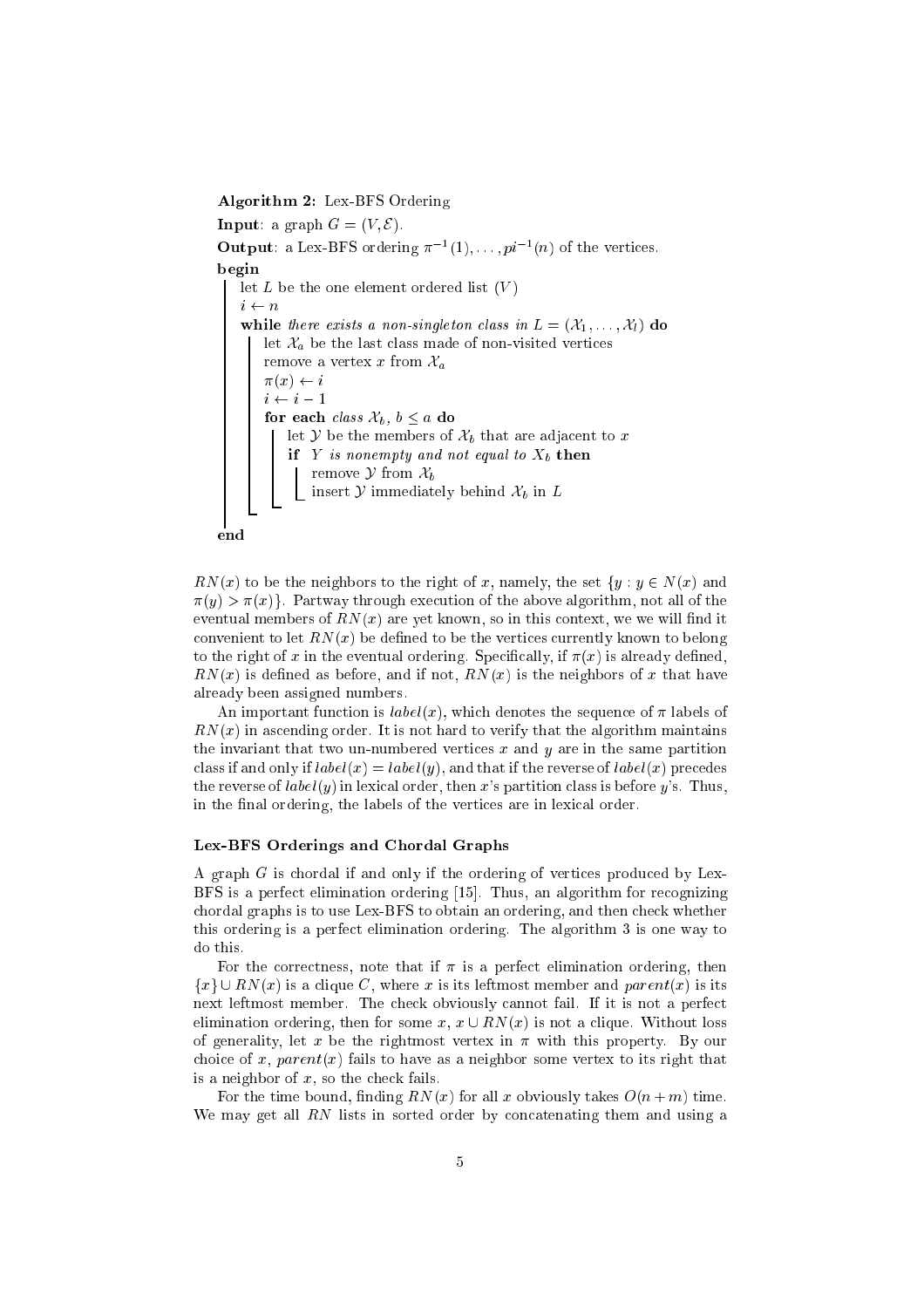Algorithm 3: Chordality test

**Input**: a graph  $G = (V, \mathcal{E})$ , and a numbering  $\pi$  of vertices **Output:** Returns TRUE if  $\pi$  is a perfect elimination ordering begin for each vertex x do let  $RN(x)$  be its neighbors to the right L let  $parent(x)$  be the leftmost member of  $RN(x)$  in  $\pi$ Let  $T$  be the tree defined by the parent pointers for each vertex x in T in postorder do  $\bigcup$  check that  $(RN(x) \setminus parent(x)) \subseteq RN(parent(x))$ if no check failed then return TRUE else return FALSE end

two-pass radix sort that sorts all entries by  $\pi$  value as the secondary key, and original RN list as primary key. This requires n buckets for each pass, and takes  $O(n+m)$  time. Given the lists in sorted order, the remainder of the operations are trivial to carry out in  $O(n + m)$  time.

Recall that if  $G$  is chordal, it is possible to find a clique tree, that is, to arrange the maximal cliques into a tree such that for each vertex, the subtree induced by the cliques that contain  $x$  are connected. The following variant of Algorithm 3 does this:

## Algorithm 4: Clique tree

**Input:** G is a chordal graph, and  $\pi$  is a perfect elimination ordering **Output:** A clique tree  $\mathcal T$  of  $G$ begin Let  $T$  be defined as in Algorithm 3 Let  $r$  be the root of  $T$ for each vertex  $x$  in  $T$  except the root, in preorder do if  $(RN(x) \setminus parent(x)) \neq RN(parent(x))$  then Create a new clique  $C = \{x\}$  $C(x) \leftarrow C$  $parent(C) \leftarrow C(parent(x))$ else C(parent(x)) C(parent(x)) [ fxg  $C = \{x_1, x_2, ..., x_n\}$ end

The  $O(n + m)$  time bound follows from the time bound of operations in Algorithm 3, and the fact that all operations in an iteration of the last  $for$  loop may be charged at  $O(1)$  to x and  $O(1)$  to each element of the list  $RN(x)$ . The sum of cardinalities of RN lists is  $O(m)$ .

For the correctness, note first that for each vertex  $x, RN(x)$  is a subset of the ancestors of  $x$  in  $T$ . This is true for the root. Suppose it is true for any vertex at depth k, and assume that x is at depth  $k + 1$ . The parent of x is the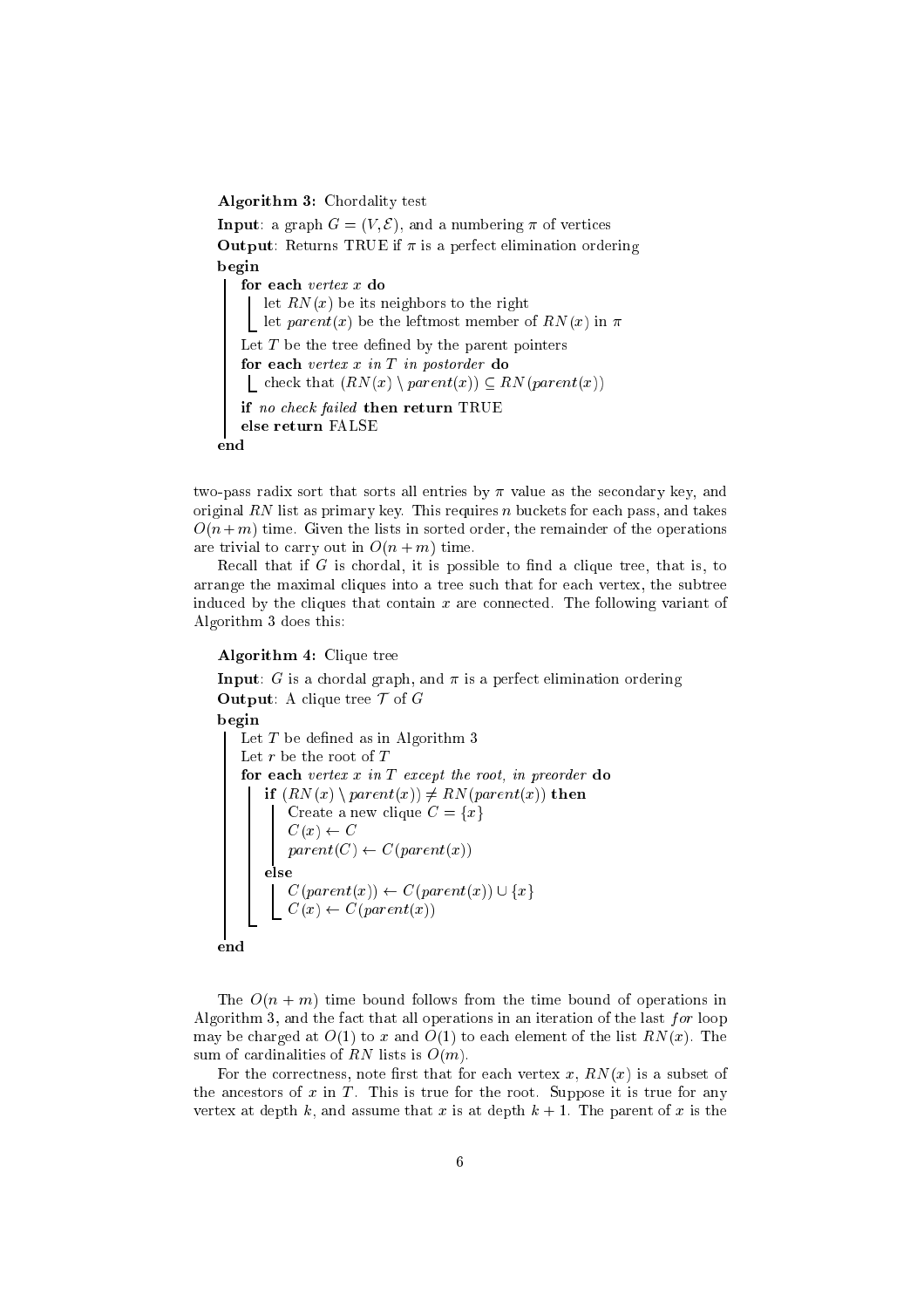earliest member of RN(x) in  $\pi$ . Since RN(x) is a clique, RN(x)  $\eta$  parent(x) is a subset of  $RN(parent(x))$ . By the inductive hypothesis,  $RN(x) \setminus parent(x)$  is a subset of the ancestors of  $parent(x)$ .

Next, adopt as an inductive hypothesis that just after each vertex is processed, the current set of cliques reflects the maximal cliques of the subgraph of G induced by the set of processed vertices. As a base case, this is obviously true just before second vertex is processed. The correctness of the set of cliques after the inductive step is immediate from the fact that the members of  $RN(x)$  have already been processed in the preorder traversal, and  $\{x\} \cup RN(x)$  is a clique.

Finally, we show that after each vertex is processed, the parent relation is a clique tree on the subgraph induced by the set of processed vertices. To do this, we show that for an arbitrary processed vertex  $y$ , the cliques containing y induce a connected subtree of this tree. As a base case, it is true just after y is processed, since it is contained in only one clique of the tree. Suppose it is true just before some subsequent vertex  $x$  is processed. If no new clique containing  $y$  is created, it continues to be true. So assume that processing x creates a new clique C and y is contained in C. It suffices to show that the parent of C is a pre-existing clique that contains y. For each processed vertex z,  $C(z)$  contains  $\{z\} \cup RN(z)$ . In particular,  $C(parent(x))$  contains  ${parent(x)} \cup RN(parent(x))$ . Since  ${parent(x)} \cup RN(parent(x))$  contains  $RN(x)$ ,  $C(parent(x))$  contains y. The parent of the new clique is a pre-existing clique containing y.

It follows that the tree is a clique tree for  $G$  after all vertices are processed.

### Lex-BFS orderings and co-chordal graphs

Note that in Algorithm 2, the same result could be achieved by removing the non-neighbors of the pivot from  $X_b$  and placing them before  $X_b$ . Thus, the only asymmetry in the treatment of neighbors and non-neighbors is the decision to place the non-neighbors before the neighbors in the ordering of the refined classes. It follows that if this rule is changed so that the neighbors are placed before  $X_b$ , rather than after, the resulting ordering is that which would be produced by a Lex-BFS on the complement graph. Changing the ordering rule does not affect the time bound of Algorithm 2, so we get the following:

Algorithmic Result  $1$  If G is a co-chordal graph, it is possible to produce a Lex-BFS ordering of  $\overline{G}$  in  $O(n+m)$  time.

To recognize whether a graph is a co-chordal graph, we need only verify that that this ordering is a perfect elimination ordering on the complement. We give the following adaptation of Algorithm 3:

For the correctness, let  $\overline{RN}(x)$  be the non-neighbors to the right of x in  $\overline{G}$ . To run Algorithm 3 on  $\overline{G}$ , we use the same parent function that we use in Algorithm 5. Instead of using  $RN(x)$ , we would use  $\overline{RN}(x)$ , and check whether  $\overline{RN}(x) \setminus parent(x)$  is a subset of  $\overline{RN}(parent(x))$ . This happens if and only if  $RN(parent(x))$  fails to be a subset of  $RN(x)$ , so the two sets of tests are equivalent. The algorithm returns TRUE if and only if Algorithm 3 returns TRUE when given  $\overline{G}$  and the same Lex-BFS ordering of  $\overline{G}$  as input.

For the time bound, creating and sorting the RN lists is accomplished just as it was in Algorithm 3. To compute  $parent(x)$ , mark all neighbors of x,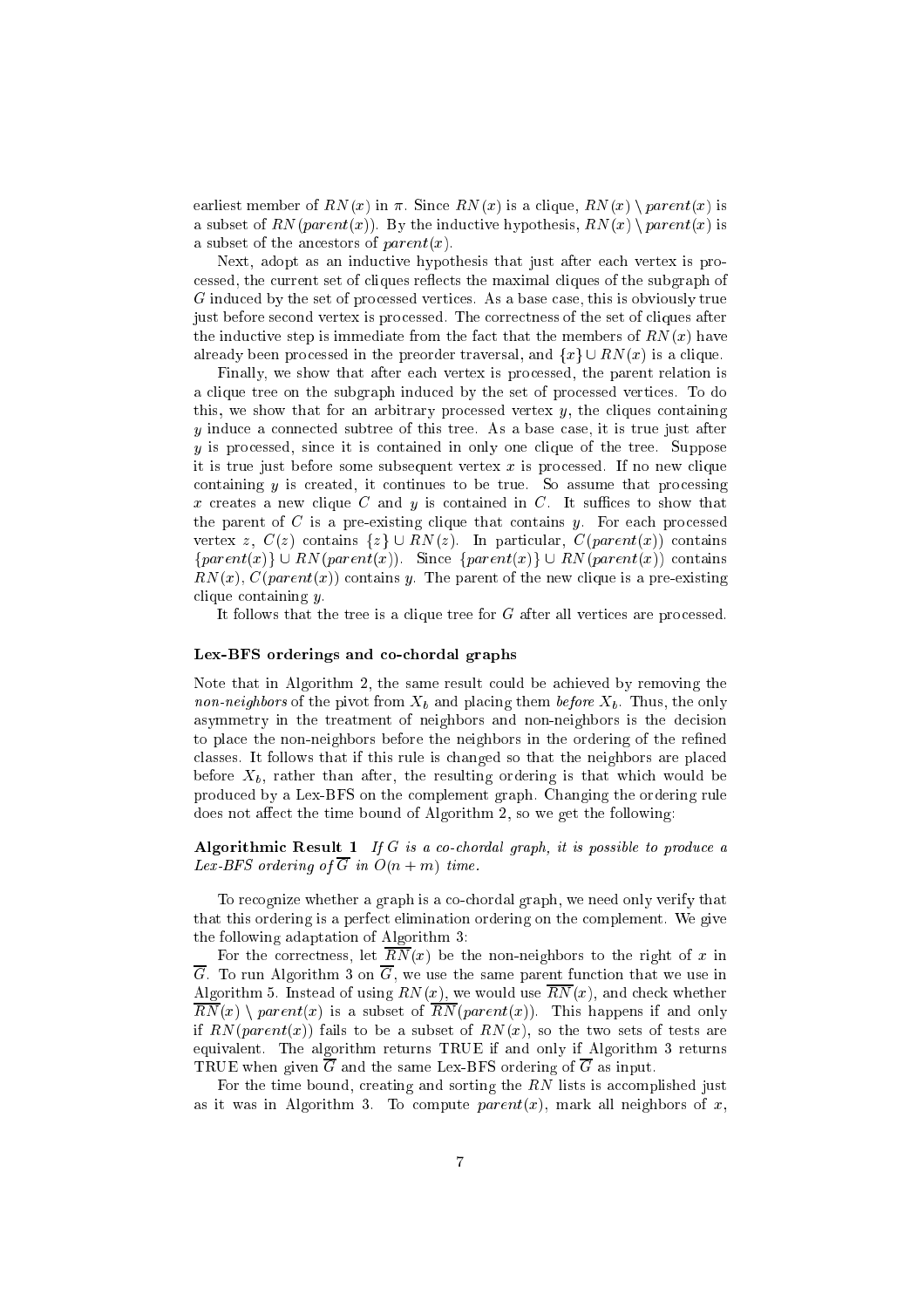Algorithm 5: Co-chordalilty test

**Input**: a graph  $G = (V, \mathcal{E})$ , and a numbering  $\pi$  of vertices **Output:** Returns TRUE if  $\pi$  is a perfect elimination ordering on  $\overline{G}$ begin for each vertex x do let  $RN(x)$  be its neighbors to the right in G let  $parent(x)$  be the leftmost non-neighbor to its right Let  $T$  be the tree defined by the parent pointers for each vertex  $x$  in  $T$  in postorder do | check that  $RN(parent(x))$  is a subset of  $RN(x)$ if no check failed then return TRUE else return FALSE end

and then moving rightward from x in the ordering given by  $\pi$ , find the first unmarked vertex. This is  $parent(x)$ . Then unmark the neighbors of x. Except for the  $O(1)$  time spent at parent(x), the time is charged to marked neighbors of x, and takes  $O(1+|N(x)|)$ . Computing this for all x thus takes  $O(n+m)$ . Given the sorted  $RN$  lists, the time spent in the subset tests can be charged to members of RN lists and are thus  $O(n + m)$ .

Algorithm 4 can be adapted in a similar way. We use it below to recognize whether the complement of a graph is an interval graph.

### Algorithm 6: Co-clique tree

**Input:** A co-chordal graph G and a co-Lex-BFS ordering  $\pi$  of G

**Output:** A clique tree of the complement of  $G$ , where each clique is represented by listing its non-members

begin

Let  $T$  and  $RN$  and be defined as in Algorithm 5 for each vertex  $x$  in  $T$  in preorder do Let R be the members of  $RN(x)$  to the right of parent(x) if  $R \neq RN(parent(x))$  then Create a new empty list C  $C(x) \leftarrow C$  $parent(C) \leftarrow C(parent(x))$  $leftmost(C) \leftarrow x$ else  $C = \{x_1, x_2, ..., x_n\}$ lef tmost(C(x)) x for each empty list C created do Insert the neighbors of  $leftmost(C)$  in C

end

The only difference between running this algorithm on  $G$  and  $\pi$  and running Algorithm 4 on  $\overline{G}$  and  $\pi$  is the condition of the for loop, and that each final clique is represented by the neighbors in  $G$  of its leftmost vertex. That the condition in the *for* loop is equivalent follows from the fact that  $RN(x)$  is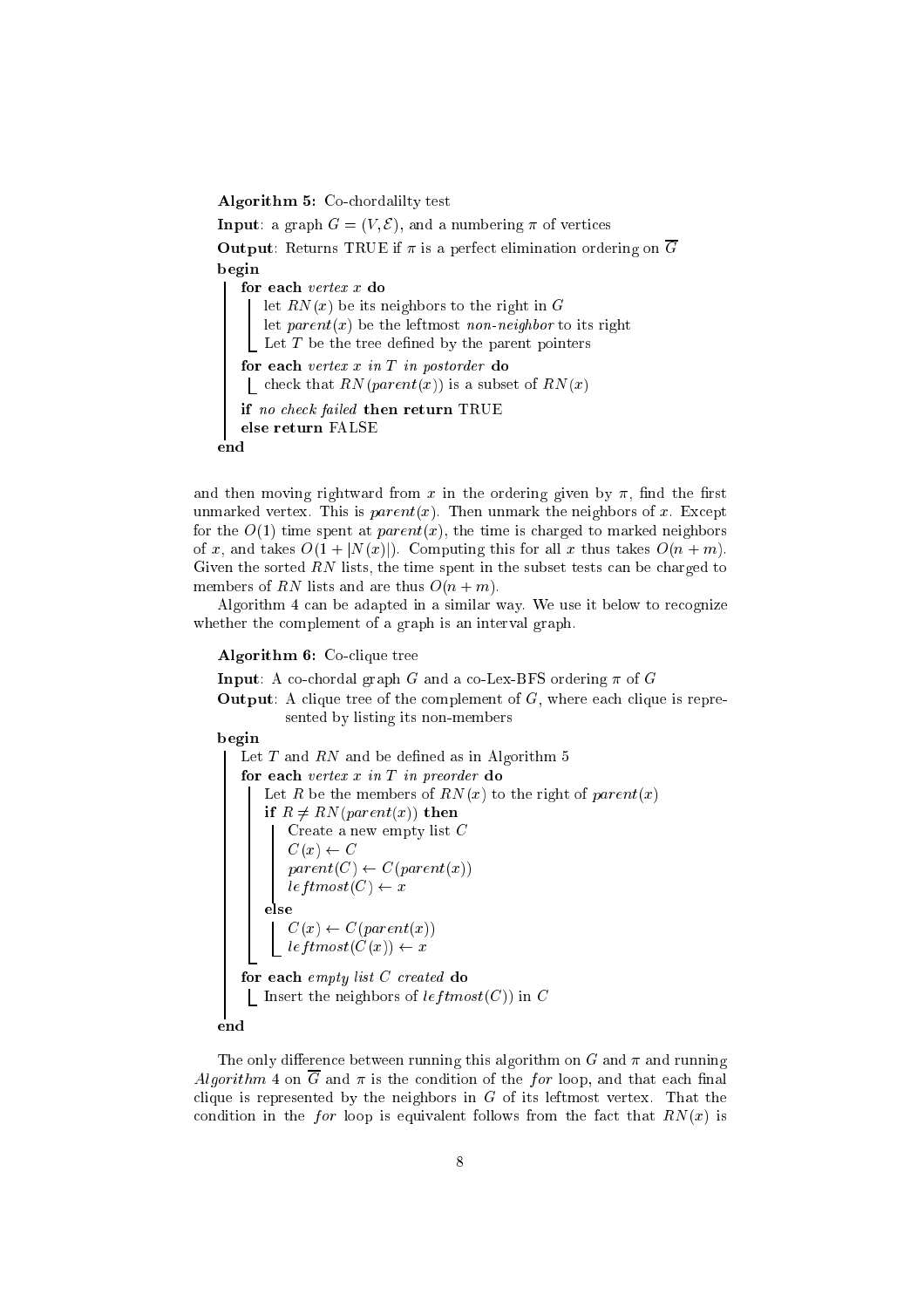the neighbors to the right of x in G, instead of in  $\overline{G}$ . Since  $\pi$  is a co-perfect elimination ordering of  $\overline{G}$ , the complement of the neighborhood in G of the leftmost vertex gives the members of the clique. Thus, the neighborhood in G of the leftmost vertex is the claimed representation of the clique with its nonmembers. The  $O(n+m)$  bound on the steps it shares with Algorithm 5 follows from the time bound of that algorithm. The operations inside an iteration of the for loop can clearly be charged to x and members of  $RN(x)$ , giving an  $O(n + m)$  bound for the algorithm. This gives the following:

Algorithmic Result 2 Algorithm 5 recognizes co-chordal graphs in  $O(n+m)$ time, and a clique tree on the complement of a co-chordal graph may be found in  $O(n + m)$  time by algorithm 6

#### Lex-BFS Orderings and Transitive Orientation

A module of a graph is a set  $M$  of vertices such that for each vertex  $x$  not in  $M$ , either every member of M is adjacent to x, or no member of M is adjacent to x. The entire vertex set, its singleton subsets, and the empty set are *trivial modules*. A graph with only trivial modules is a *prime* graph. It is easily seen that if  $X$ and Y are disjoint modules, then X and Y are either *adjacent* (every member of X - Y is an edge of G) or nonadjacent (no member of X - Y is an edge of G). A modular partition of G is a partition  $P$  of V such that every member of P is a module. A modular partition always exists, since the singleton subsets of  $V$  are trivially a modular partition. Since all sets in a modular partition are disjoint, their adjacency relation defines a *quotient graph*  $G/P$  whose vertices are the members of  $P$ . The quotient graph is isomorphic to the subgraph induced by any set consisting of one vertex from each member of  $P$ .

If a comparability graph contains nontrivial modules, then they give a way of breaking the transitive orientation problem into smaller pieces, as follows [7].

Algorithm 7: Transitive orientation

**Input:** A comparability graph G and a partition  $\mathcal{P}$  of V where each partition class is a module. Output: A transitive orientation of G begin Let  $F$  be an empty set of arcs for each  $X \in \mathcal{P}$  do Let  $F_X$  be any transitive orientation of the edges of  $G_X$  $F \leftarrow F \cup F_X$ Let  $F$  be any transitive orientation of  $G/F$ for each arc  $(X, Y) \in F'$  do for each edge xy of G where x <sup>2</sup> X and y <sup>2</sup> Y do F F [ (x; y) return F end

Algorithmic Result 3 If G is a comparability graph, then Algorithm  $\gamma$  produces a transitive orientation of G.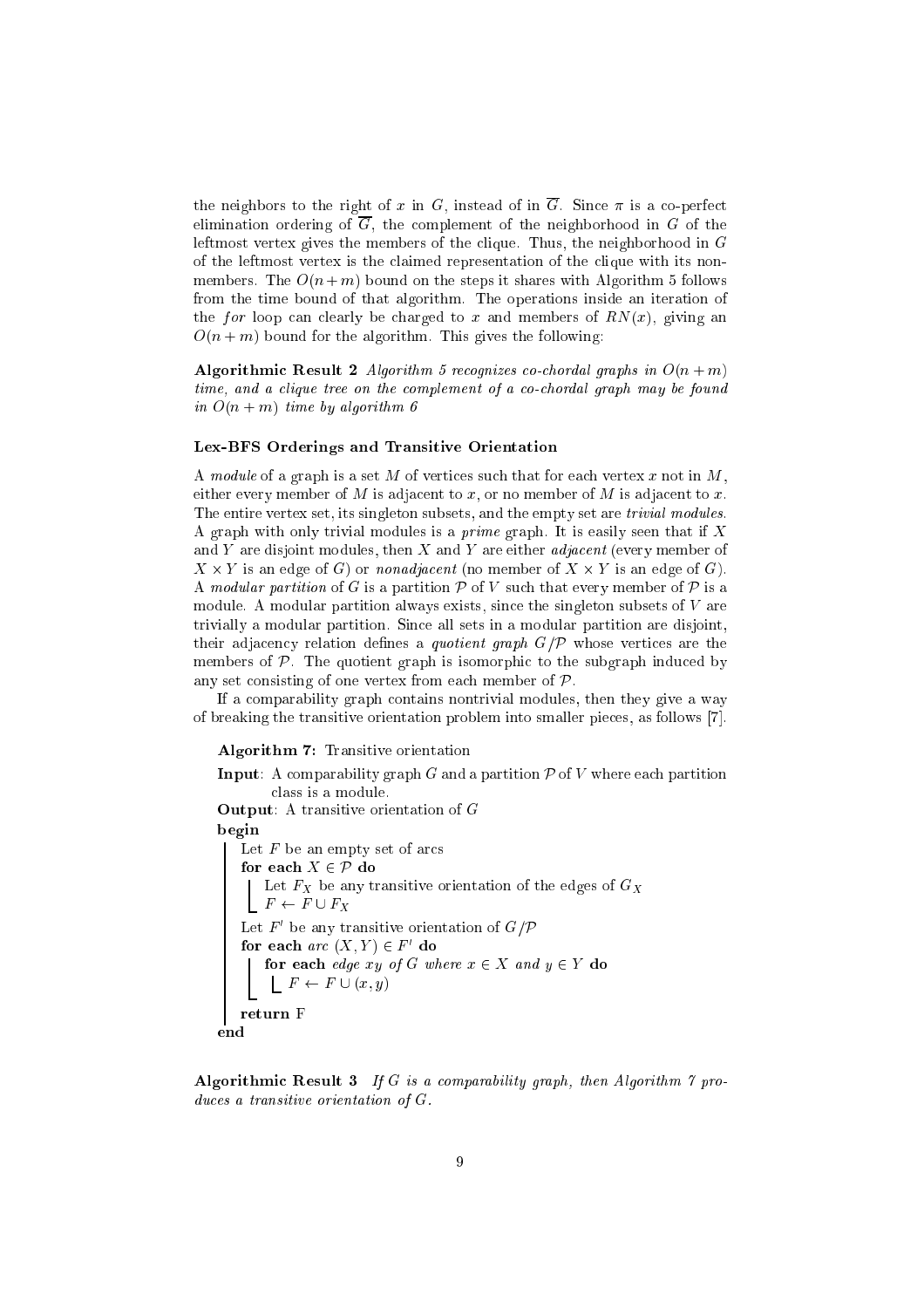**Lemma 1** If G is a prime co-comparability graph and  $(x_1, x_2, \ldots, x_n)$  is a Lex-BFS numbering of V, then there is a transitive orientation of  $\overline{G}$  where  $x_1$ is a source, and another where it is a sink.

**Proof:** It suffices to show that there is a transitive orientation where  $x_1$  is a sink, since reversing the directions of the arcs in this orientation gives another where  $x_1$  is a source.

Let  $V = X_1, X_2, \ldots, X_k = \{x_1\}$  be the sequence of partition classes that contain  $x_1$  during the course of the execution of the Lex-BFS. These classes are always first in the sequence of partition classes, since they contain  $x_1$ , which is first in the final partition. Each  $X_i : 1 \leq i \leq k$  is split into  $X_{i+1}$  and a class Y by some pivot z not in  $X_i$ , since the graph is prime and  $X_i$  is therefore not a module. Note that every vertex in Y is adjacent to z, and every vertex in  $X_{i+1}$ is nonadjacent to  $z$ . Adopt as an inductive hypothesis that there is a transitive orientation that directs all nonedges of G in  $\{x_1\}\times (V\setminus A_i)$  like  $x_1$  before this split. For the inductive step, note that in such a transitive orientation, any nonedge between  $y \in Y$  and  $x_1$  must be oriented into  $x_1$ , since the nonedge  $(z, x_1)$ is oriented into  $x_1$ , and  $(z, y)$  is an edge, not a nonedge, and therefore cannot be used in a transitive closure of arcs  $(z, x_1)$  and  $(x_1, y)$ . The inductive hypothesis is therefore true for  $X_{i+1}$  also. As a base case, since  $X_2 = V \setminus \{x_n\}$ , we may arbitrarily orient the nonedge  $(x_n, x_1)$  into  $x_1$ , since any transitive orientation or its inverse will assign this orientation. The truth of the inductive hypothesis for  $X_k = \{x_1\}$  establishes the result.  $\Box$ 

A result similar to Lemma 1 is given in [12]. However, we wish to avoid reducing the problem to *prime* co-comparability graphs, since this reduction is what makes calculation of the modular decomposition necessary. Thus, the assumption that the graph is prime is inadequate for our purposes. In order to remedy this, we now generalize it to co-comparability graphs that need not be prime.

If P is a modular partition of an undirected graph G, and  $\pi$  is a Lex-BFS ordering, then for each  $X \in \mathcal{P}$ , let the *alscovery time* of X be  $max\{\pi^{-1}(x) :$  $x \in X$ . The following result is a key element in our transitive orientation algorithm.

**Lemma 2** Let  $G$  be an arbitrary undirected graph.

- 1. If M is a module of a graph G, then any Lex-BFS ordering of G induces a Lex-BFS ordering of the subgraph  $G_M$  induced by M.
- 2. If  $P$  is a modular partition of  $G$ , then ordering the members of  $P$  by their discovery times gives a Lex-BFS ordering of  $G/P$ .

**Proof:** For the first part, note that a pivot on a vertex  $z \in V - M$  cannot affect the relative order of vertices in  $M$ , since  $z$  is either adjacent to all members of M or to none of them. To establish the relative order the Lex-BFS induces on members of  $M$ , operations involving vertices not in  $M$  can be omitted from consideration. The subsequence of operations involving only members of  $M$  are just a Lex-BFS of  $G_M$ .

For the second part, suppose that  $\mathcal{P} = \{Y_1, Y_2, \ldots, Y_k\}$ . For each set  $Y_i$ , let  $y_i$  be the first vertex visited in  $Y_i$ . We analyze the operations that affect the discovery times of the members of  $P$ , that is, the operations that affect the relative order of members of  $\{y_1, y_2, \ldots, y_n\}$ . No pivot on a member of  $Y_i$  may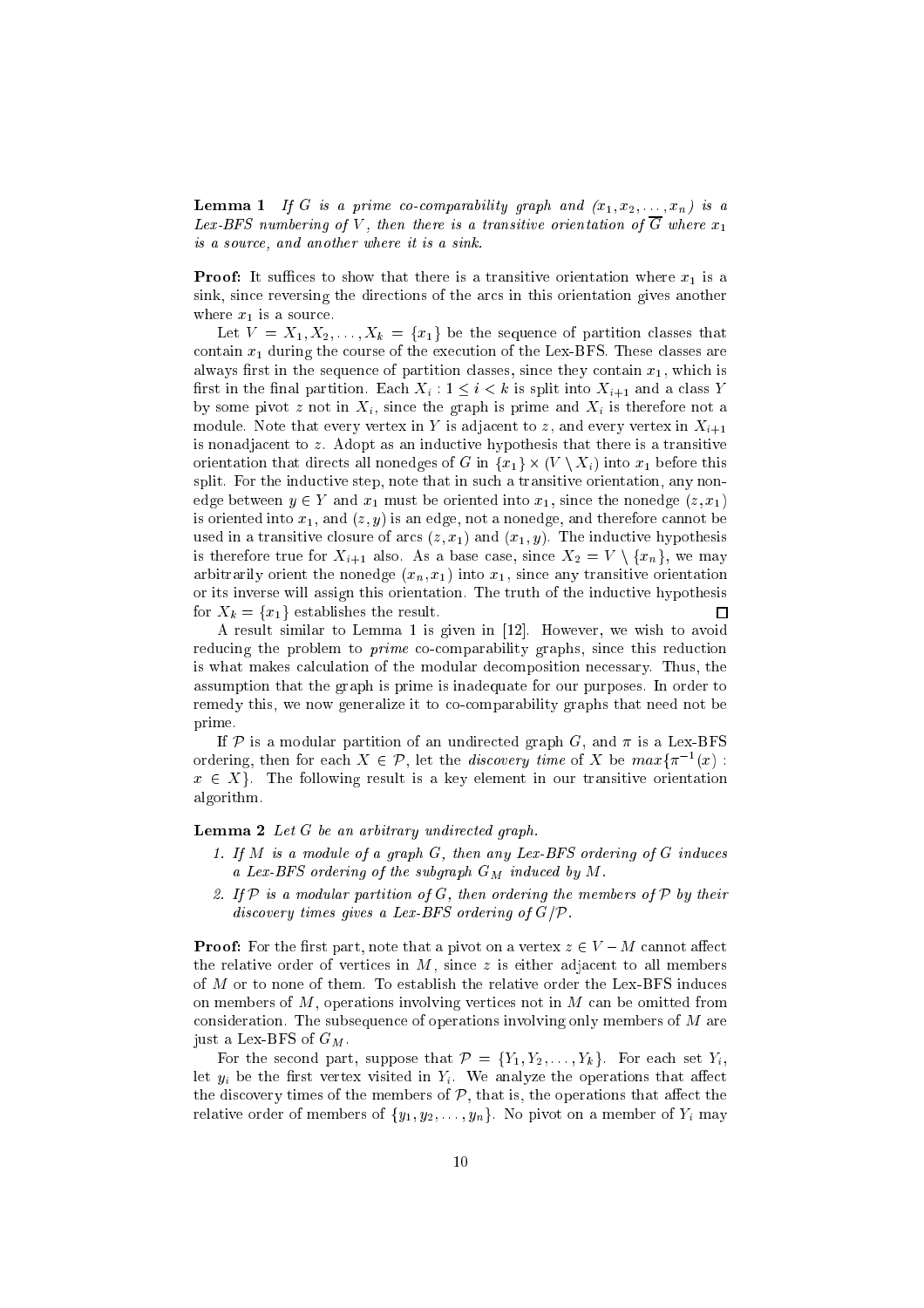

Figure 3: A pivot on a vertex x in the transitive orientation algorithms. Here, the pivot splits two classes. The new interclass non edges  $a \rightarrow b, d \rightarrow c$  and  $e \rightarrow c$  are forced by  $a \rightarrow x$  and  $x \rightarrow c$ . x is the pivot here.

affect our choice of  $y_j$  as the first pivot in any  $Y_j$ , since  $Y_j$  is a module and cannot be split up by a pivot on a vertex not in  $Y_j$ . The pivot on  $y_i$  marks the discovery time of  $Y_i$ , and can affect the relative order of vertices in two different classes  $Y_a$ and  $Y_b$ . However, no subsequent pivot on a member of  $Y_i$  may further affect the relative order of members of  $Y_a$  and  $Y_b$  since every member of  $Y_i$  has the same adjacencies to them as  $y_i$  does. We conclude that to establish relative discovery times, we may restrict our analysis to those operations involving members of  ${y_1, y_2, \ldots, y_k}$ . These operations are just a Lex-BFS of  $G_{\{y_1, y_2, \ldots, y_k\}}$ , which is isomorphic to  $G/\mathcal{P}$ .  $\Box$ 

**Theorem 1** If G is a co-comparability graph and  $x_1$  is the last vertex visited in a Lex-BFS, then there exists a transitive orientation of  $\overline{G}$  where  $x_1$  is a sink.

**Proof:** If G is prime, then the result follows from Lemma 1. So assume that G is not prime. Adopt as an inductive hypothesis that the lemma is true for graphs with fewer vertices than G.

Let X be the maximal module, other than V, that contains  $x_1$ . Since  $\{x_1\}$ is a module,  $X$  is always defined. Let  $Y$  be a maximum-cardinality module that is contained in  $V \setminus X$ . At least one of X and Y is a non-singleton set, since G is not prime. Let P consist of X, Y, and the singleton subsets of  $V \setminus (X \cup Y)$ .  $G/\mathcal{P}$  and  $G_X$  each have fewer vertices than G does.

As pivots are performed, the partition class containing  $x_1$  is always first, since  $x_1$  is the first vertex in the final ordering. Vertices are successively split off from the class that contains  $x_1$ . When only one partition class remains, it must be X, since X cannot be split by pivots that it does not contain. Thus, X is the last-discovered member of  $P$ . By the inductive hypothesis and Lemma 2, X is a sink in a transitive orientation of  $\overline{G}/P$  and  $x_1$  is a sink in a transitive orientation of  $\overline{G}_X$ . The result now follows immediately from Theorem 3. П

Figure 3 illustrates the forcing relation on the non edges during a Lex-BFS.

**Corollary 1** If G is a chordal co-comparability graph, and K is the last clique discovered during a Lex-BFS, then there is a transitive orientation of  $\overline{G}$  where every member of K is a sink.

**Proof:** K consists of  $x_1$  and its neighbors. Consider a transitive orientation of  $\overline{G}$  where  $x_1$  is a sink. For any vertex y of K and any non-neighbor u of y, u is not a neighbor of  $x_1$ , since it is not in K. Since  $x_1$  is a sink, uy is forced to be oriented toward y, by the orientation of  $ux_1$  toward  $x_1$  and the adjacency of  $x_1$ and y.  $\Box$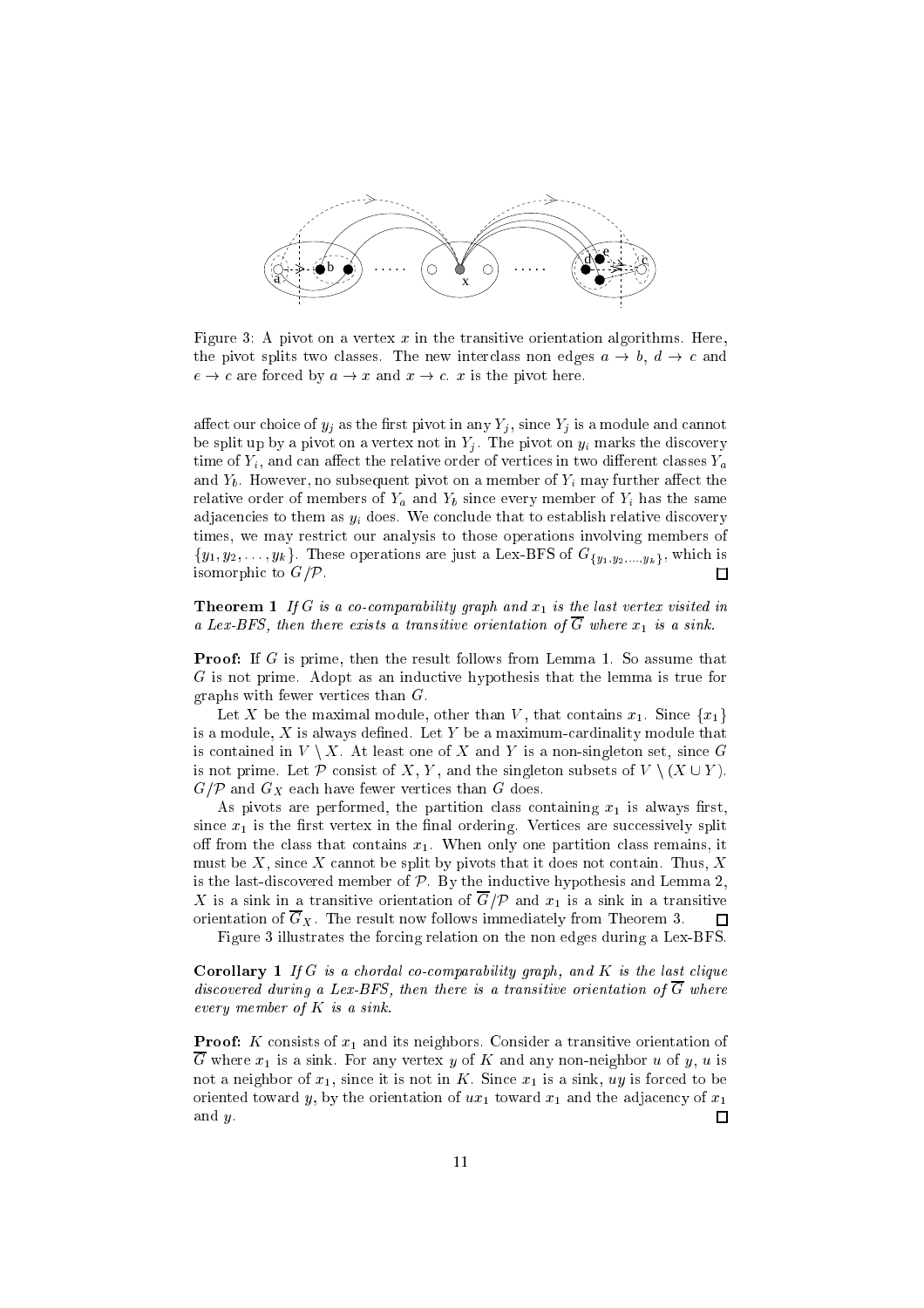#### 4 4 A Transitive Orientation Algorithm

The transitive orientation algorithm of [12] uses modular decomposition to reduce the problem to that of transitively orienting prime co-comparability graphs. To transitively orient a prime co-comparability graph, they begin with an ordered partition  $(V \setminus \{v\}, \{v\})$ , where v is a sink in a transitive orientation of  $\overline{G}$ . They then repeatedly perform pivots. When a class X is split into  $X_a$  and  $X_n$  by a pivot, where  $X_n$  are the vertices adjacent to the pivot, they use the following ordering rule: if the pivot vertex is in a class that follows  $X$ , replace X in the sequence by  $X_n, X_a$ , in that order; otherwise replace X by  $X_n, X_n$ .

The inductive hypothesis is that there is a transitive orientation where every of  $\overline{G}$  that is not contained in a single partition class is oriented from the later partition class to the earlier one. Suppose this is true before  $X$  is split. If the pivot vertex z is in a later class than  $X$ , then all nonedges to  $X_n$  are oriented toward  $\Delta n$ . This forces the orientation of an edges of G that are in  $\Delta n$   $\wedge$   $\Delta n$ also to be oriented toward  $X_n$ , since orienting them any other way would require transitive edges from z to  $X_a$ . Since  $X_a$  is adjacent to z in G, there can be no such transitive edge in  $\overline{G}$ . The inductive hypothesis thus holds after X is split. It is true for the initial partition because of the choice of  $v$ . Since  $G$  is prime, there is always a pivot that can split a non-singleton class. The final partition thus consists of singletons, and the inductive hypothesis says that the final ordering is a linear extension of a transitive orientation of  $\overline{G}$ .

This algorithm is not sufficient for our purposes, since we seek to eliminate the assumption that we have the modular decomposition, and thus cannot assume that we have reduced the problem to the special case where  $G$  is prime. Suppose we apply their ordering rule, and perform pivots until each partition class is a module. Let  $P$  be the resulting modular partition. Then the inductive hypothesis given in the previous paragraph implies that the resulting ordering of P is a linear extension of  $\overline{G}/P$ . By Theorem 3, it only remains to find a linear extension of a transitive orientation of  $\overline{G}_X$  for each  $X \in \mathcal{P}$ . Our approach is to find these recursively, but as we will see, this must be done in a particular order to avoid ruining the time bound.

To obtain an  $O(n + m \log n)$  time bound on prime graphs, one may use the following rule for selecting a pivot [16, 12]: only select a pivot if its current partition class is at most half the size of the partition class that contained it the last time it was used as a pivot. This guarantees that each adjacency list will be touched at most  $O(\log n)$  times, which gives an  $O(n+m \log n)$  bound on the running time. For the correctness, let  $X$  be a largest partition class when the pivot selection rule prevents any more pivots from being selected. Every vertex y not in X has been used as a pivot since the last time y was in a common partition class with the members of  $X$ ; otherwise the rule would allow  $y$  to be selected as a pivot. Since  $X$  has not been split up by any of these pivots, it is a module. Since  $G$  is prime, it must be a singleton set.

It is shown in [16] that the pivot selection rule may be extended when the graph is not prime, in order to perform pivots until every partition class is a module. If the pivot selection rule does not allow any more pivots to be selected, then we have seen that any largest class  $X$  is a module. A final pivot on each member of  $X$  splits any classes that are distinguished by members of X. X can now be removed from consideration, and the algorithm may continue on the remainder of the partition and  $G_{V\setminus X}$ . The algorithm halts when no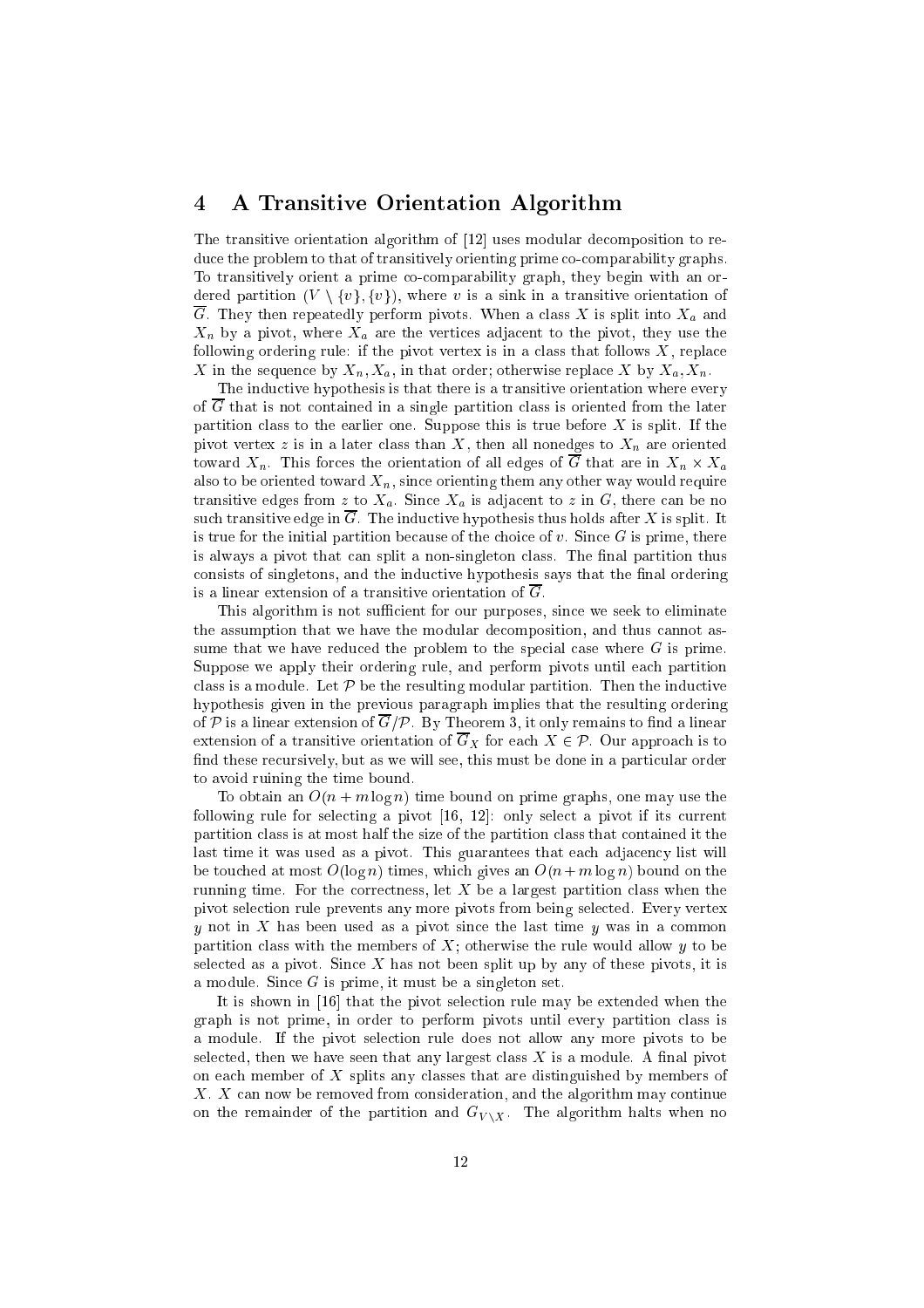

Figure 4: Transitive orientation. The new interclass non edges  $a \rightarrow b$ ,  $d \rightarrow c$ and  $e \rightarrow c$  are forced by  $a \rightarrow x$  and  $x \rightarrow c$ . x is the pivot here.

vertex remains, and the removed partition classes are the desired modules. Each adjacency is used at most  $\log n$  times when the pivot rule allows it to, plus an additional time, when its class is removed from consideration. Thus, the running time is still  $O(n + m \log n)$ .

If we apply the algorithm in  $[16]$  recursively inside the modules that it finds, using the ordering rule introduced in [12] to order the classes, then we get a linear extension of a transitive orientation of  $\overline{G}$ , by Theorem 3. Unfortunately, the rule that says that a final pivot on a vertex is necessary when its partition class is discovered to be a module violates the rule that a pivot is only used when its partition class is half as big as the one that contained it when it was last used. This is not a problem for the time bound when the algorithm of [16] is run once, since this situation happens only once for each vertex. When the algorithm is applied recursively, however, it can happen more than  $O(\log n)$ times, so the  $O(n + m \log n)$  bound fails.

We can get around this problem by changing the order of the recursive calls. When a set  $X$  is discovered to be a module, Spinrad's algorithm says that we must perform a pivot on each member of  $X$  before we can remove it from consideration. Instead of doing this, we observe that a pivot occurs on each member of X when we make the recursive call on  $X$ . So, instead of performing a final pivot on each member of  $X$ , we make the entire recursive call on it, and only then remove it from consideration and proceed with the rest of the work in the main call. We use the pivots inside the recursive call to split also those classes not contained in  $X$ . This guarantees that we use a pivot in a recursive call only if the last time it was used, it was in a class that was twice as big, even if the previous pivot occurred in the main call. This restores the  $O(m \log n)$ bound on the number of times a vertex is used as a pivot in all recursive calls put together.

To complete the algorithm, we must show how to identify a sink  $v$  in each of the recursive calls. Making a call to Lex-BFS at the beginning of each recursive call would ruin the time bound. Fortunately, each recursive call is applied to a module that was discovered in a higher-level call. Thus, we may preprocess the graph by running a single call to Lex-BFS to number its vertices. By Lemma 2, part 1, whenever we need a sink in the subgraph induced by a module, we may just select the highest-numbered vertex in the module.

The complete algorithm is given as Algorithm 8, with the recursive structure of the algorithm simulated with a set of nested loops. Figure 4 gives an illustration.

A trait shared with it by our algorithm is that it fails to recognize within that time bound that the result is not transitive if the input is not a comparability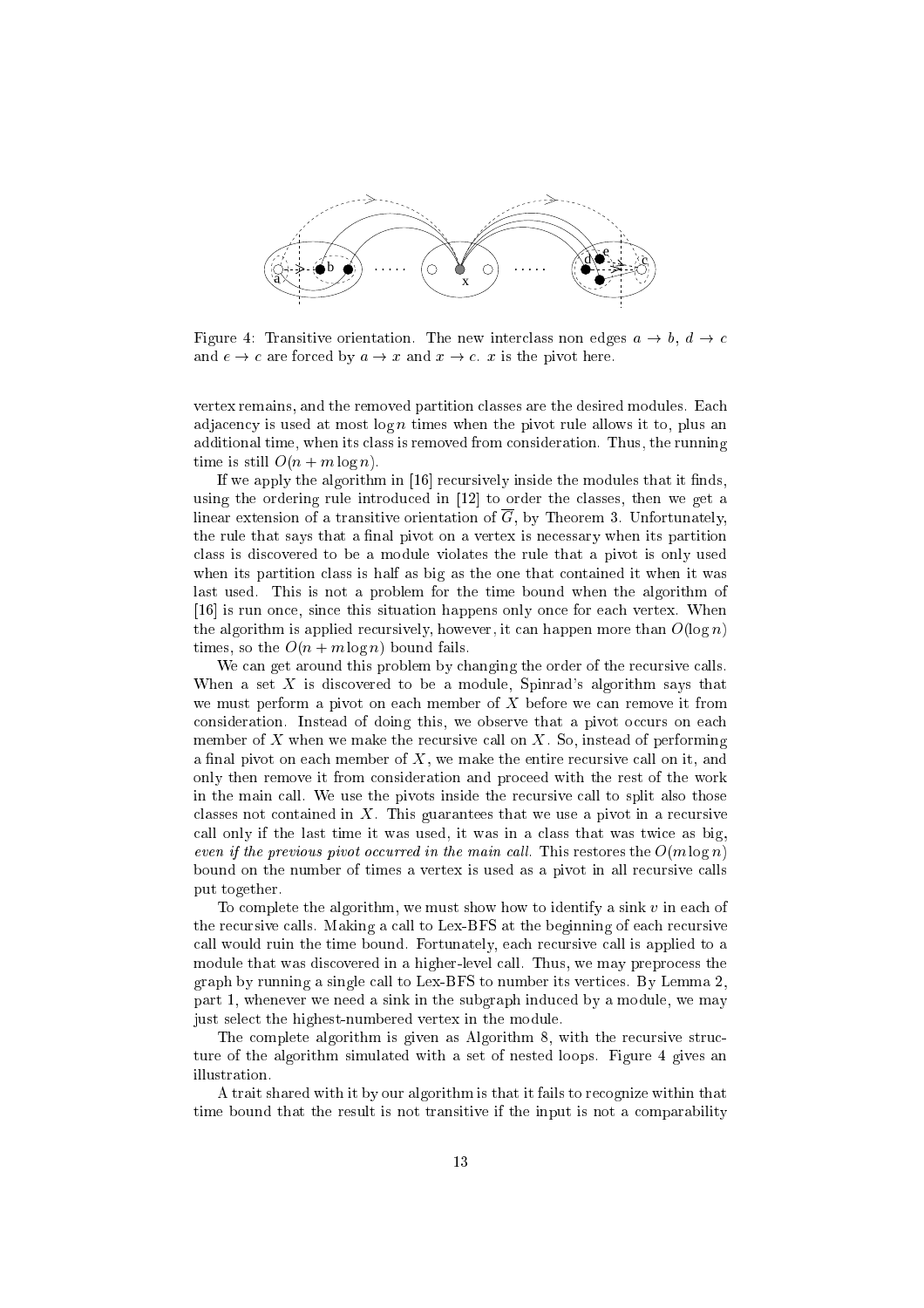Algorithm 8: Transitive Orientation

**Input:** a graph  $G = (V, \mathcal{E})$ .

Output: if the input graph is a co-comparability graph, the output is an ordering of the vertices inducing a transitive orientation of the non edges.

begin

compute a Lex-BFS ordering of the vertices  $x_1, \ldots, x_n$ let L be the one-element ordered list  $({x_1}, \ldots, x_n)$  $lastused({x_1}, \ldots, x_n) = \infty$ while there exists a non-singleton class in  $L = (\mathcal{X}_1, \ldots, \mathcal{X}_l)$  do if there is a partition class  $\mathcal{X}_a$  such that  $|\mathcal{X}_a| \leq$  lastused $(\mathcal{X}_a)$  then for each vertex x in  $\mathcal{X}_a$  do for each *class*  $\mathcal{X}_b$ ,  $b \neq a$  do let Y be the members of  $\mathcal{X}_b$  that are adjacent to x if  $\mathcal{Y} = \text{empty set or } \mathcal{X}_b = \mathcal{Y}$  then do nothing else remove  $y$  from  $\alpha_b$ if  $v < u$  then insert  $y$  immediately behind  $\lambda_b$ else insert  $y$  immediately in from of  $\alpha_b$  $\overline{lastused}(\mathcal{Y})=lastused(\mathcal{X}_b)$  $lastused(\mathcal{X}_a) = |\mathcal{X}_a|$ else let  $\mathcal{X}_c$  be the largest class in  $L$ let  $x_l$  be the last vertex in  $\mathcal{X}_c$  discovered by the Lex-BFS (the vertex with the smallest number) replace  $\mathcal{X}_c$  by  $\mathcal{X}_c \setminus \{x_l\}, \{x_l\}$  in L  $lastused({x_l}) = \infty$ end

graph. However, as is shown in [12], this does not prevent it from being used as a key step in many algorithms for other problems where the correctness of a solution must be certified.

The algorithm computes a linear extension of a transitive orientation of  $\overline{G}$ if  $G$  is a co-comparability graph. By reversing the insertion order rule for new classes, the algorithm computes a linear extension of a transitive orientation of G if it is a comparability graph. A transitive orientation may then be obtained by orienting the edges according to the linear extension. Permutation graphs are those graphs that are both comparability and co-comparability graphs. Combining the two above results and using this fact, permutation graph recognition with same complexity is easily obtained; see [12] for details.

This gives the following:

Algorithmic Result 4 Using the algorithm 8, we can compute in  $O(n+m \log n)$ time and in linear space a transitive orientation of a comparability graph.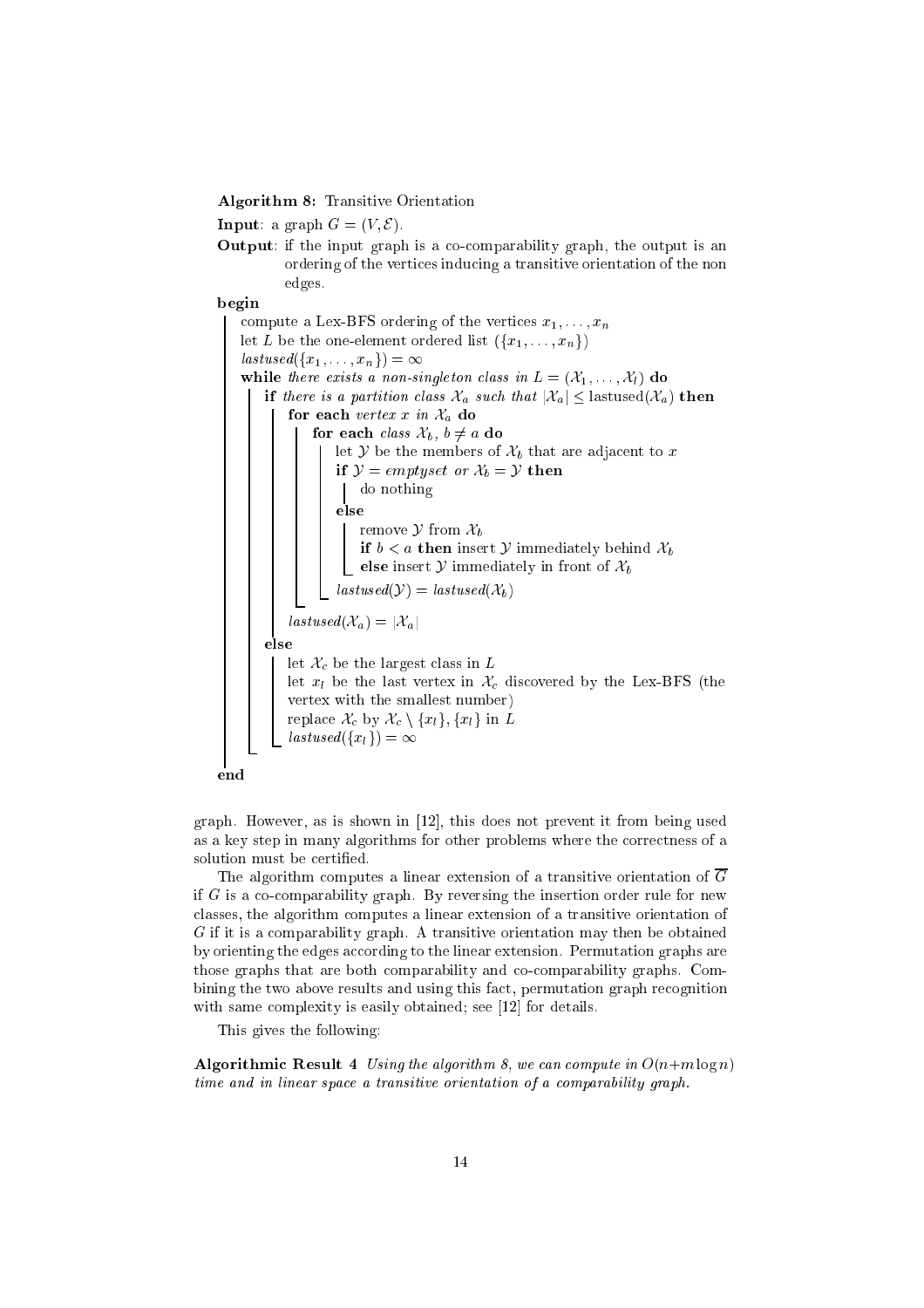#### 5 5 Interval and Co-interval Graph Recognition

We have given an algorithm for finding an ordering of vertices of  $G$  that is a linear extension of a transitive orientation of  $\overline{G}$  if  $\overline{G}$  is a comparability graph. Given such an ordering, it is easy to check whether  $G$  is an interval graph in linear time [12]. Finding the ordering takes  $O(n + m \log n)$  time, yielding a simple  $O(n + m \log n)$  interval graph recognition algorithm. In this section, we show how to get this bound down to  $O(n+m)$  without compromising the conceptual simplicity.

Hsu and Ma [10] give a linear-time algorithm for recognizing whether a prime graph is an interval graph. They then use modular decomposition to reduce the problem to the special case of prime graphs. We show that there is a way to eliminate the modular decomposition step.

An interval graph is a chordal graph such that there exists a clique tree that is a path. That is, the maximal cliques can be linearly arranged so that all cliques containing a given vertex are consecutive. Such an ordering is called a clique chain. This associates an interval on this clique chain with each vertex, namely, the interval given by the cliques that contain the vertex. This assignment of intervals gives an interval representation of  $G$ , where two vertices are adjacent if and only if their intervals intersect.

There may be more than one clique chain on G. However, suppose that a particular transitive orientation F of  $\overline{G}$  is given. If X and Y are maximal cliques, define the relation  $X \leq_F Y$  to hold if and only if there is some edge of F that begins in X and ends in Y. In [9], it is shown that either  $X \leq_F Y$  or  $Y \leq_F X$ , but not both, for every pair X, Y of maximal cliques, and that this relation is transitive and acyclic. Thus,  $F$  defines a unique linear order on the maximal cliques. It is shown that this linear order is a clique chain.

Conversely, it is also shown in [9] that each clique chain defines a transitive orientation of  $\overline{G}$ . Every edge  $(x, y)$  of  $\overline{G}$  connects some pair X, Y of maximal cliques of G, where  $x \in X, y \notin X, y \in Y, x \notin Y$ . We may say that the clique chain assigns an orientation  $x \to y$  if and only if X is before Y in the clique chain. Thus, the problem of computing a clique chain and the problem of computing a transitive orientation of  $\overline{G}$  may be regarded as dual problems.

In view of these observations, the following is an immediate consequence of Corollary 1:

### Lemma 3 The last clique discovered in a Lex-BFS is an extreme clique in some clique chain.

We will assume that  $G$  is an interval graph and show how a clique chain can be computed under this assumption. Since only interval graphs have clique chains, the output of the algorithm must fail to be a clique chain if  $G$  is not an interval graph. Checking whether the output is a clique chain will then give a recognition algorithm for interval graphs. This test can be achieved in linear time after each refinement step (line 3). For the sake of simplicity, in the interval graph recognition algorithm, the verication is made globally in a separate further step. This also can be done in linear time by the usual technique which traverses the clique chain and builds the interval representation.

Algorithm 9 gives the procedure, and Figure 5 illustrates an execution of the algorithm on an example.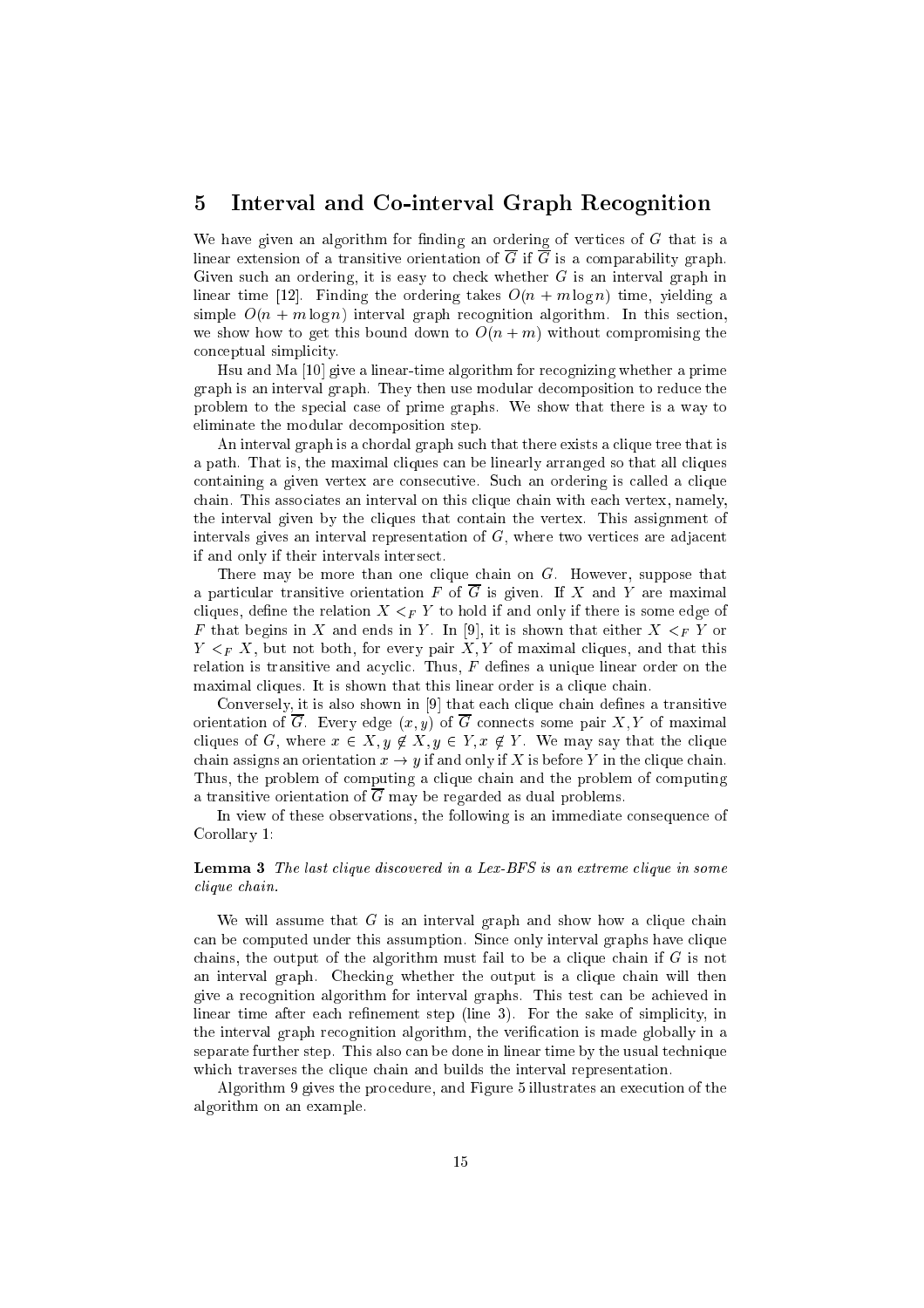Algorithm 9: Interval Graph Recognition (via Clique Partition Refinement)

**Input:** a graph  $G = (V, \mathcal{E})$ . **Output:** if the input graph is interval: a clique chain  $L$ . begin 1 compute the maximal cliques and a clique tree  $T = (\mathcal{X}, \mathcal{F})$  using a Lex-BFS according to Algorithm 4 let X be the set of maximal cliques  $\mathcal{X} = \{C_1, \ldots, C_k\}$ let L be the ordered list  $(X)$  $pivots = \emptyset$  is an empty stack while there exists a non-singleton class  $\mathcal{X}_c$  in  $L = (\mathcal{X}_1, \ldots, \mathcal{X}_l)$  do if pivots =  $\emptyset$  then let  $C_l$  be the last clique in  $\mathcal{X}_c$  discovered by the Lex-BFS (the clique with the greatest number) replace  $\mathcal{X}_c$  by  $\mathcal{X}_c \setminus \{C_l\}$ ,  $\{C_l\}$  in L  $C = \{C_l\}$ else pick an unprocessed vertex x in pivots (throw away processed ones) 2 | | | let  $\mathcal{X}_a$  and  $\mathcal{X}_b$  be the first and last classes containing a member of <sup>C</sup> 3 Peplace  $\mathcal{X}_a$  by  $\mathcal{X}_a \setminus \mathcal{C}, \mathcal{X}_a \cap \mathcal{C}$  and  $\mathcal{X}_b$  by  $\mathcal{X}_b \cap \mathcal{C}, \mathcal{X}_b \setminus \mathcal{C}$ for each remaining tree edge  $(C_i, C_j)$  connecting a clique  $C_i \in \mathcal{C}$  to a clique  $C_j \not\in C$  do  $pivots = pivots \cup C_i \cap C_j$ remove  $(C_i, C_j)$  from the clique tree for each vertex x do if the cliques containing  $x$  are not consecutive in the ordering then  $\mathcal{L}$  return "G is not an interval graph" return " $G$  is an interval graph" end

The ordered set of partition classes maintained by the algorithm represents a partial order on the cliques, where clique  $A$  is a predecessor of clique  $B$  if and only if the partition class containing  $A$  class precedes the one containing  $B$ . The invariant that we maintain is that some clique chain is a linear extension of this partial order. This can only be the case if the members of the set  $C$  of cliques containing a given vertex appear in consecutive partition classes, and if there is more than one such class, only the two end classes  $\mathcal{X}_a$  and  $\mathcal{X}_b$  of this interval can contain cliques that do not contain the vertex. If there is more than one class containing members of C, we may split each of the  $\mathcal{X}_a$  and  $\mathcal{X}_b$  into cliques that contain the pivot and cliques that do not, and order the resulting classes so that the classes containing members of  $\mathcal C$  are still consecutive. Since the cliques that contain the pivot must be consecutive in a clique chain, any clique chain that is a linear extension of the old ordered partition must also be a linear extension of the new one.

To launch the process, we put the last clique discovered during a Lex-BFS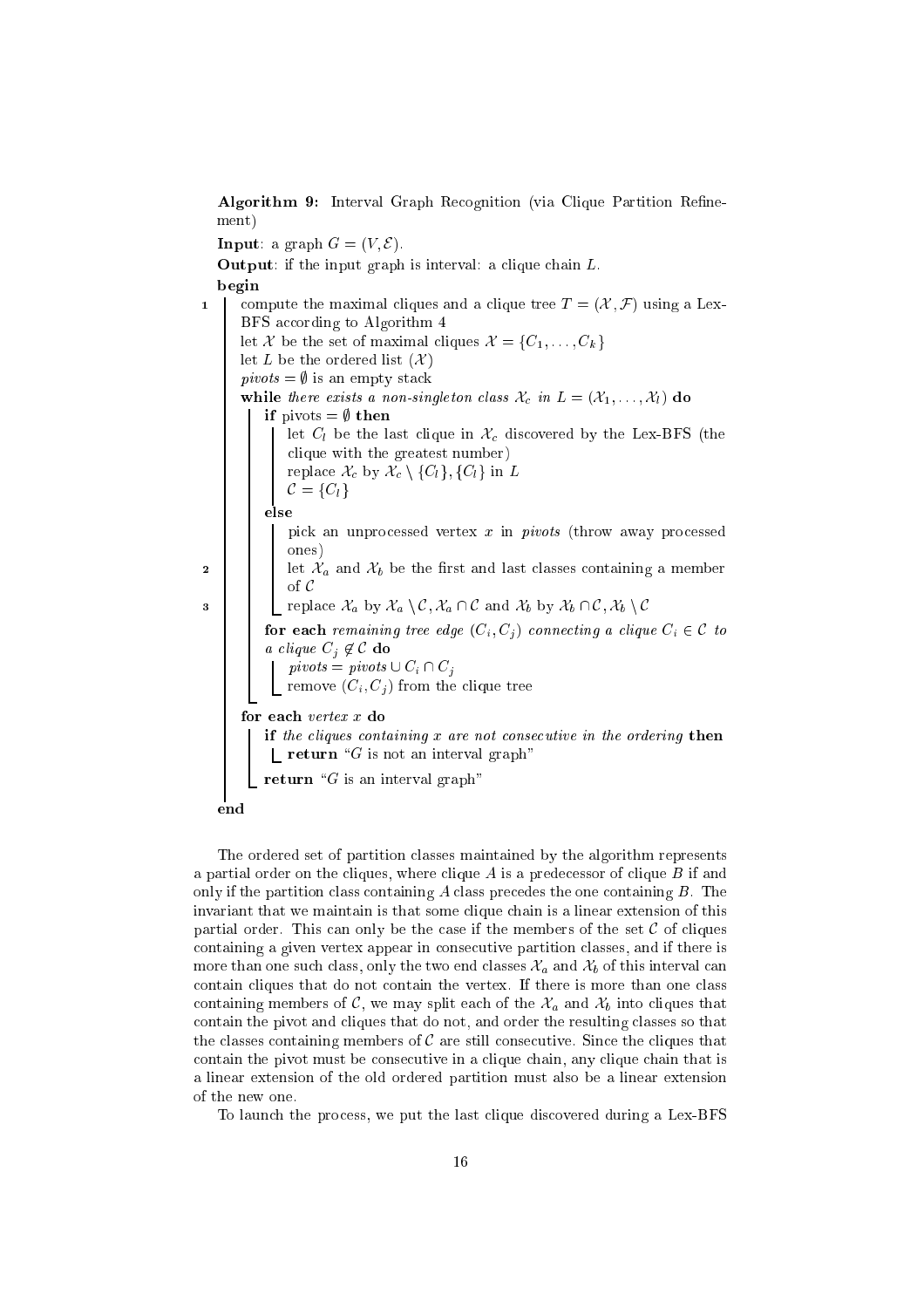in a separate class to the right of all others. We know from Corollary 1 and Lemma 3 that there is an interval representation of  $G$  where this clique is rightmost in the clique chain. This establishes the invariant initially.

Each pivot only needs to be used once, but it may not be used until the cliques that contain it reside in more than one class. The cliques containing a vertex induce a connected subtree of the clique tree, which we may refer to as its containing subtree. A vertex is eligible if some edge of its containing subtree intersects two partition classes. The set of vertices whose subtrees contain a tree edge  $(\mathcal{C}_1, \mathcal{C}_2)$  is  $\mathcal{C}_1 \cap \mathcal{C}_2$ , since each vertex's containing subtree is connected. Thus, the first time  $C_1$  and  $C_2$  find themselves in different partition classes, we may add  $C_1 \cap C_2$  to a list of eligible pivots.

Hsu and Ma show that if the graph is prime, this refinement leads to a set of partition classes where each contains one clique. The truth of the main invariant at this point gives the clique chain. However, we are not assuming that the graph is prime, since we wish to avoid the modular decomposition step. Thus, we must consider the possibility that the process will halt when some partition classes contain more than one clique. If  $A$  is a partition class with more than one clique at this point, let  $S_A$  denote the set of vertices that occur only in cliques of  $A$ .

If z is a vertex not in  $S_A$ , then z is either in every member of A or none of them; otherwise  $z$  could be used to split  $A$  further. Thus  $z$  is either adjacent to every member of  $S_A$  or to none of them. We may conclude that  $S_A$  is a module. In addition, since  $\leq_F$  is a total order, for each X, Y in A, there exists  $x \in X$ and  $y \in Y$  such that  $(x, y)$  is not an edge of G. It follows that  $x, y \in S_A$ , hence that the relative ordering of cliques in  $A$  may be determined by restricting our attention to  $\leq_{F'},$  where F is a transitive orientation of  $\mathrm{G}_{S_A}$ . Since  $S_A$  is a module, I neorem 3 implies that we are free to choose  $F$  to be any transitive orientation of  $\overline{G}_{S_A}$ . The existence of x and y also establishes that  $X \cap S_A$  and  $Y \cap S_A$  are not contained in the same clique of  $G_{S_A}$ . Since  $\lt_{F'}$  induces a total order on A,  $A' = \{K \cap S_A : K \in \mathcal{A}\}\$ are the maximal cliques of  $G_{S_A}$ . Thus, we may can the algorithm recursively on  $\mathbf{G}_{S_A}$  to find a chque chain on  $\mathcal A$  , and assign this ordering to the corresponding members of  $A$  in order to obtain the desired ordering of members of A.



Figure 5: (i) An interval graph. Its vertices are numbered according to a Lex-BFS ordering. (ii) The clique tree associated with the Lex-BFS ordering. (iii) A partition refinement of the clique set. Note that  $\{4, 5\}$  is a module. (iv) An interval representation associated with the computed clique chain.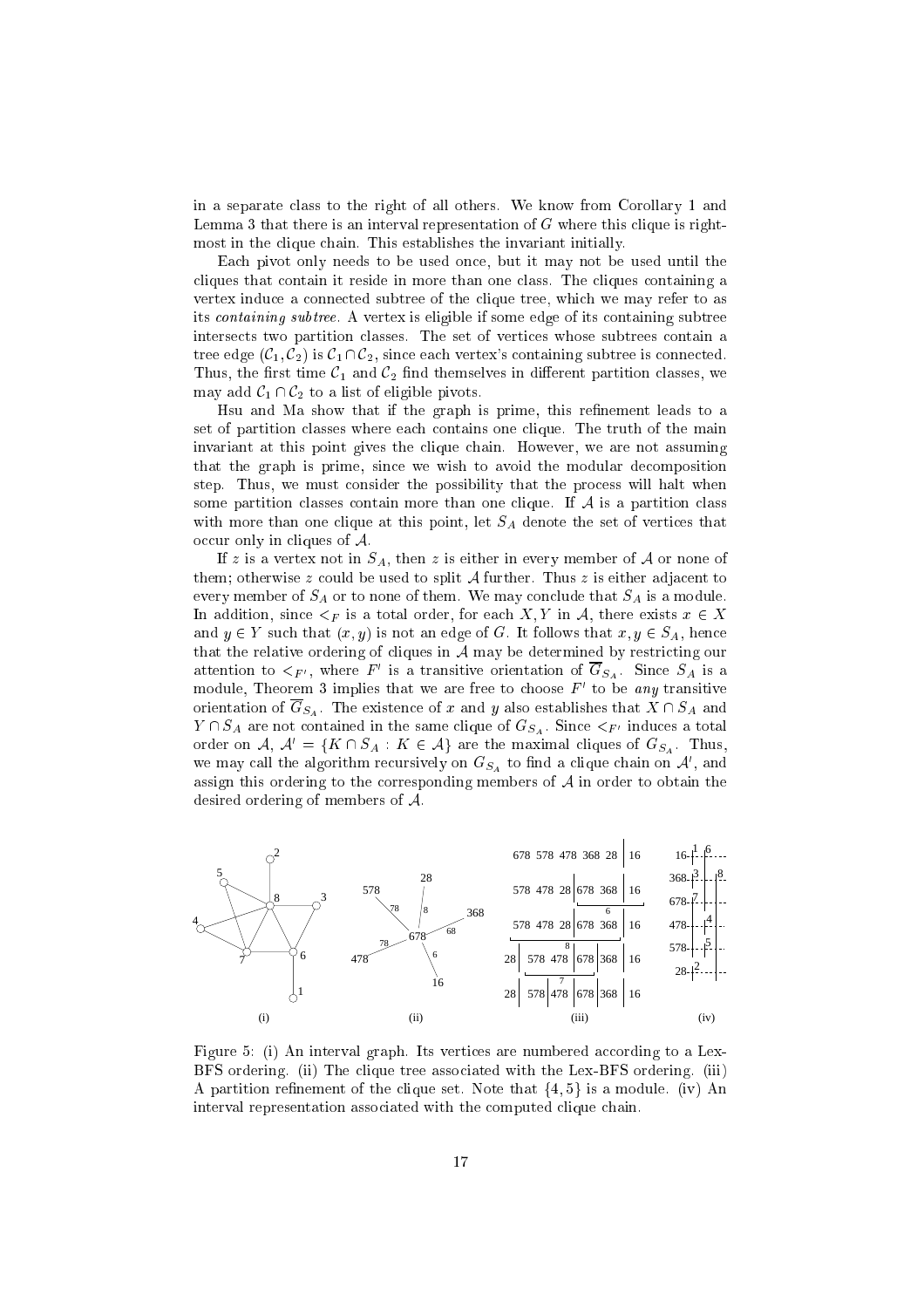However, naively calling the algorithm recursively in  $G_{S_A}$  would result in some inefficiencies that we wish to avoid. Since  $S_A$  is a module, we are able to use Lemma 2 and Lemma 3 to avoid computing another Lex-BFS ordering inside the recursive call. Instead, we reuse the ordering on  $S_A$  imposed by our  $\min$  and  $\max$ -BFS. In addition, we avoid computing the members of  $\mathcal A$  -explicitly, by letting the members of  $A$  stand in for them. We also simulate the recursive call within the loop structure.

For the time bound, we must consider the time bound when  $G$  may or may not be chordal. In this case, the purported cliques may not actually be cliques. Because of the way the purported cliques are constructed, each purported clique is the neighborhood of its last-visited vertex, and each vertex is the last-visited vertex of at most one purported clique. Thus, there are are  $O(n)$  purported cliques, and their total size is  $O(n + m)$ .

Each vertex is used once as a pivot, and a clique is touched once for each of its members. This gives an  $O(n+m)$  bound for performing pivots and touching cliques. We must also bound the cost of maintaining the list of eligible pivots.

Since each clique has only one parent edge, the  $O(n + m)$  bound on the sum of the sizes of the cliques gives an  $O(n+m)$  bound on the number of times vertices are inserted in the list of pivots. To identify clique-tree edges when they first intersect two classes as a result of a pivot, we mark all tree edges incident to members of  $\mathcal{C} \cap X_a$  and  $\mathcal{C} \cap X_b$ , since we have to touch these cliques to move them during the pivot. A tree edge that is marked only once will be deleted, so this happens  $O(n)$  times. An edge that is marked twice goes between a child clique and its parent, and the child is a touched clique. In this case, we charge the cost of marking the edge to the child. Only cliques that are touched during the pivot are charged in this way, and each touched clique is charged at most once. As a consequence:

Algorithmic Result 5 Algorithm 9, tests in linear time and space wether a graph is an interval graph.

For cointerval graph recognition, we note that Algorithm 6 gives a representation of the clique tree, where each clique C of  $\overline{G}$  is represented with the set  $\overline{C} = V \setminus C$ . Since  $\overline{C}$  is just the neighbors in G of the leftmost vertex of C, the sum of cardinalities of these complements of cliques is at most  $m$ . Thus, for each vertex, we may create a list that gives the maximal cliques of  $\overline{G}$  that do not contain it. The sum of sizes of these lists is also m.

We obtain a cointerval graph recognition algorithm by simulating a run of Algorithm 9 on  $\overline{G}$ . When we pivot on a vertex, we use the lists of cliques of  $\overline{G}$ that do not contain it instead of the list of cliques that do. Since the cliques that contain a vertex are consecutive in the list of partition classes on the cliques, the cliques that do not contain a vertex are contained in a prefix and/or a suffix of the list of partition classes. The end of the prefix identifies  $X_a$ , and the beginning of the suffix identifies  $X_b$ . To split  $X_a$ , we remove the cliques that do not contain the pivot and place them to the left of what remains of  $X_a$ . We perform the symmetric operation on  $A_b$ . This duplicates the results of the prvot had we run the original algorithm on G, but in time proportional to the number of cliques that do not contain the pivot. Similarly, for the final verification step, we check for each vertex that the cliques that do not contain it in the purported clique chain form a prefix and suffix of that chain.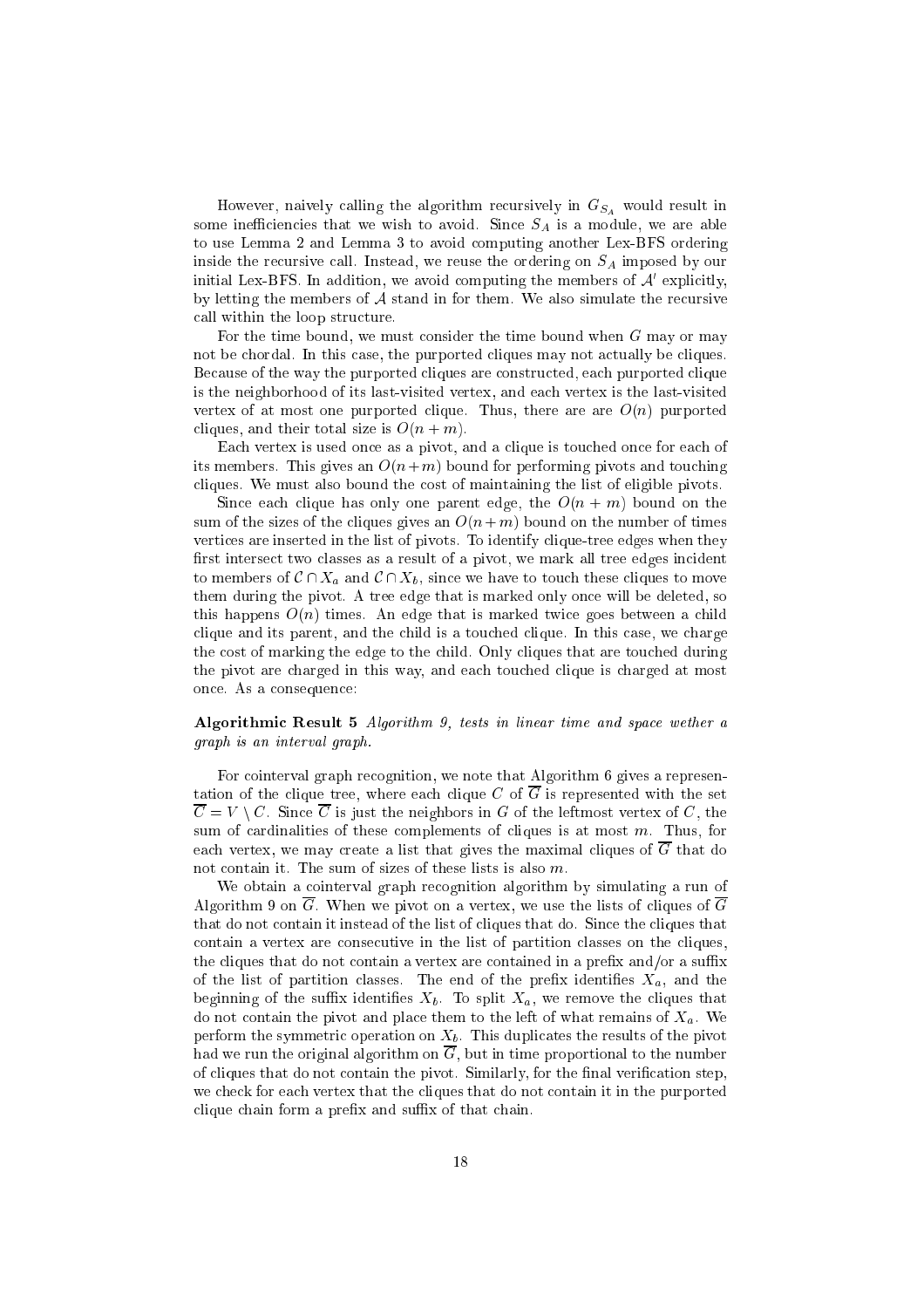We must also change the way we keep track of eligible pivots. Previously, we had to detect when a tree edge  $(C_1, C_2)$  first intersected more than one partition class. This happened when exactly one of  $C_1$  and  $C_2$  contained the pivot. We perform the equivalent test now by checking whether exactly one of  $\overline{C_1}$  and  $\overline{C_2}$ contains the pivot. By the charging arguments used before, we can then keep track of these events in  $O(n + m)$  time. When such an event happens when we run Algorithm 9 on  $\overline{G}$ , we insert  $C_1 \cap C_2$  into a list of eligible pivots. To simulate this exactly, we would have to insert  $\overline{C_1} \cup \overline{C_2}$  into a lit of eligible pivots. This would not satisfy the time bound, since if  $C_1$  has multiple children in the clique tree, the members of  $\overline{C_1}$  might be inserted multiple times. However, if the members of  $\overline{C_1}$  have already been inserted when an edge  $(C_1, C_3)$  was processed, the list of eligible pivots will still be complete if we only insert  $\overline{C_2}$ . Thus, we may mark each  $\overline{C}$  the first time we insert its list of members, and refrain from ever doing it again. When it is time to process  $(C_1, C_2)$ , we insert any or both of  $\overline{C_1}$  and  $\overline{C_2}$  that are unmarked, and then mark them. Since each  $\overline{C}$  is only inserted once in the list of eligible pivots, keeping track of eligible pivots still takes  $O(n + m)$  time.

## 6 Testing the Consecutive Ones Property

Let M be a 0-1 matrix with n rows and k columns. M is said to have the consecutive one's property for the rows if the columns can be permuted in a such a way that the ones in each row occur consecutively. We give a simple algorithm for testing this property in  $O(r + c + m)$  time, where r is the number of rows,  $c$  is the number of columns, and  $m$  is the number of nonzero entries in  $M_{\odot}$ 

Let us say that column i of a matrix  $M$  is a *subset* of column j if the rows where ones occur in column  $i$  are a subset of the rows where they occur in  $j$ . A column is maximal if it is a subset of no other.

The maximal clique-vertex matrix of a graph  $G$  is a matrix where the rows are the vertices of  $G$ , the columns its maximal cliques, and the entry in row  $i$ column j is one if and only if the vertex i belongs to the maximal clique  $C$ . A matrix is *conformal* if it is the maximum clique matrix of some graph.

Let  $G(M)$  be the graph obtained from a matrix M by letting each row of M be a vertex, and letting two rows be adjacent in  $G(M)$  if and only if they have a one in a common column. If M is the maximal clique matrix of a graph  $G$ , then clearly  $G = G(M)$ . If not all columns of M are maximal, then M is clearly not the maximal clique matrix of any graph. If the columns of  $M$  are maximal, they may still fail to be maximal cliques of  $G(M)$ , and  $G(M)$  may have some maximal cliques that do not appear among the columns of M.

**Theorem 2** For a boolean matrix  $M$ , the following are equivalent:

- 1.  $G(M)$  is an interval graph and M is its maximal clique matrix.
- 2. The columns of M are maximal and M has the consecutive ones property.

**Proof:**  $1 \Rightarrow 2$ : If  $G(M)$  is an interval graph and M is its maximal clique matrix, then the columns of M are maximal, and the existence of a chain of cliques guarantees that  $M$  has the consecutive ones property.

 $2 \Rightarrow 1$ : The consecutive one's property is a hereditary property. Let  $c_1, c_2$ and  $c_3$  be three columns of M such that  $c_1, c_2, c_3$  is an appropriate ordering.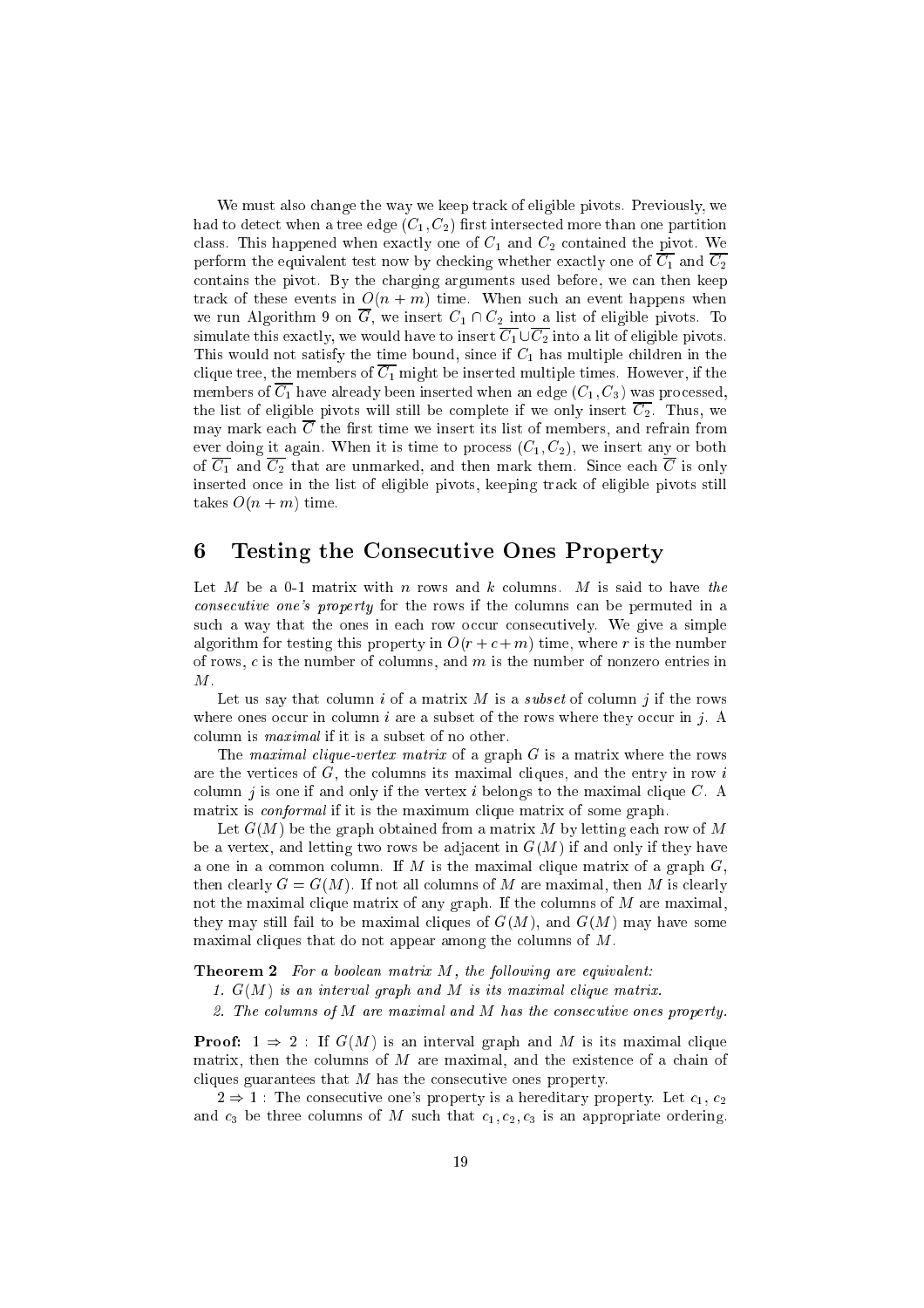Obviously,  $(c_1 \cap c_2) \cup (c_2 \cap c_3)$  is contained in  $c_2$ . MorEover the consecutive one's property ensures that  $c_1 \cap c_3$  is included in  $c_2$ . Therefore for any three columns, there always exists a column that contains the union of the three pairwise intersections. In 1960, Gilmore proved that this property holds for a matrice if and only if the maximal cliques of  $G(M)$  is equal to the maximal columns of M, see [1]. Thus, M is the clique matrix of  $G(M)$ . Any ordering of columns of M that realizes the consecutive ones property in M gives a clique chain of  $G(M)$ . П

The approach of our algorithm is to create a matrix  $\widetilde{M}$  that has all maximal columns, and that has the consecutive ones property if and only if M does. If  $\overline{M}$ has the consecutive ones property, we can use a variant of Algorithm 9 to find a clique chain on  $G(M)$ . The order of cliques in the clique chain gives a consecutive ones ordering of columns  $\widetilde{M}$ . This ordering of columns is a certificate that  $\widetilde{M}$ has the consecutive ones property, but we must verify the certificate. If  $M$  does not have the consecutive ones property, the algorithm produces some ordering of the columns, but the verication step must fail, since no such certicate can exist. Thus, we only need to prove that the algorithm produces a certificate whenever  $\widetilde{M}$  has the consecutive ones property, and may ignore its behavior whenever  $\widetilde{M}$  does not. In the remainder of the section, we will therefore assume that  $M$  and  $M$  have the consecutive ones property.

Unfortunately, we cannot produce an adjacency-list representation of  $G(\widetilde{M})$ within the time bound. Instead, we observe that  $\widetilde{M}$  is itself a representation of  $G(\widetilde{M})$ , since  $G(\widetilde{M})$  can be constructed from it. We adapt Lex-BFS and Algorithm 9 to run directly on  $\overline{M}$ .

 $\widetilde{M}$  is obtained from M by appending the identity matrix below it. That is, we add c dummy rows, one row for each column. Each dummy row has a one in the corresponding column and zeros in the others. Clearly  $M$  has the consecutive ones property if and only if M does. The columns of  $\overline{M}$  are maximal, since for each column *i*, the one in the  $i<sup>th</sup>$  dummy row appears only in column *i*. The size of  $\overline{M}$  and time to construct it is clearly  $O(r + c + m)$ , if we use a sparse representation of M and  $\widetilde{M}$ , where for each row we keep a list of column numbers where it has nonzero entries, and for each column, we keep a list of row numbers where it has nonzero entries.

A critical step of running Algorithm 9 on  $G(M)$  is the call to Algorithm 4, which requires us to obtain a clique tree for  $G(\widetilde{M})$ . Though we do not have time to compute an adjacency-list representation of  $G(\widetilde{M})$ , we demonstrate how this algorithm can be adapted to produce the ordering in  $O(r + c + m)$ , using  $\widetilde{M}$  as the representation of  $G(M)$ .

If  $\mathcal C$  is a family of sets of vertices, Algorithm 10 runs in time proportional to the sum of cardinalities. If G is chordal and C is its maximal cliques, then it gives a Lex-BFS ordering of the vertices of G.

**Lemma 4** If G is a chordal graph with maximal cliques  $C$ , then Algorithm 10 computes a Lex-BFS ordering of G.

**Proof:** As before, for each vertex  $y$ , let  $label(y)$  be the numbers of the numbered neighbors of y in ascending order. For each clique  $C$  that has un-numbered members, let  $label(C)$  be the numbers of the numbered members of C in ascending order. Clearly, L maintains the cliques in lexical order of the reverse of their current labels. Adopt as an inductive hypothesis that the first  $i$  pivots are a suffix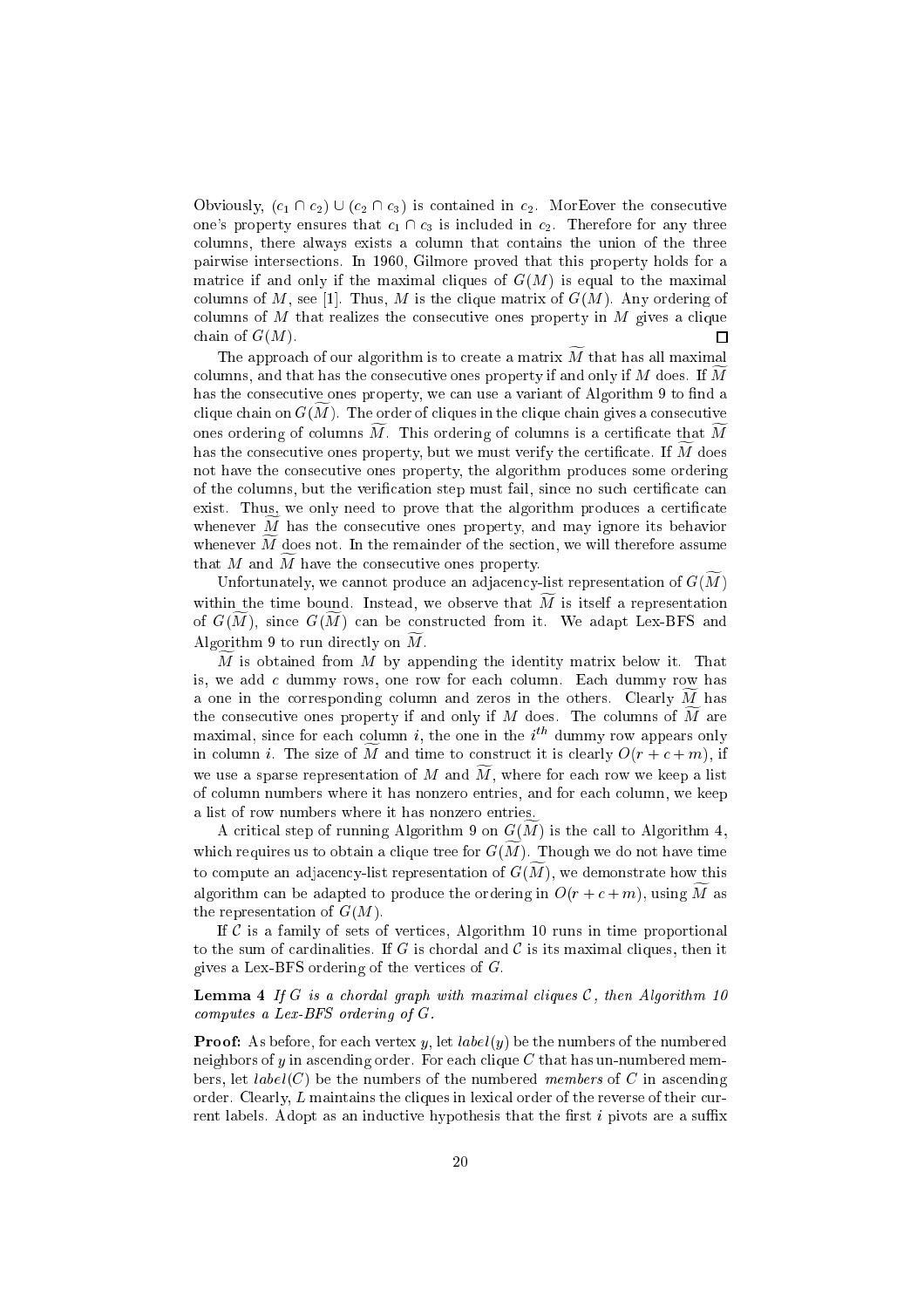Algorithm 10: Lex-BFS on a clique representation

**Input:** a family of sets  $\mathcal{C}$ 

**Output:** if G is chordal and C is maximal cliques, a Lex-BFS ordering of the vertices of G

begin

let  $L = (\mathcal{C})$  $i \leftarrow n$ while L is not empty do let  $C$  a clique in the rightmost class in  $L$ pick an unnumbered vertex x from C  $\pi(x) \leftarrow i$ if all members of  $C$  are now numbered then L remove it from its class if its class is now empty then  $L$  remove it from  $L$ for each class  $\mathcal{X}_a$  in  $L$  do let  $\mathcal Y$  be the members of  $\mathcal X_a$  that contain x if Y is not empty and  $\mathcal{Y} \neq \mathcal{X}_a$  then 1 remove Y from  $\mathcal{X}_a$  and insert to the right of  $\mathcal{X}_a$  in L



of a valid Lex-BFS ordering, and that after the  $i^{th}$  pivot, for each un-numbered vertex  $y$  and clique  $C$  has lexically maximal label among those cliques that contain y,  $label(y) = label(C)$ . As a base case, this is true when  $i = 0$ . Since the  $i+1$ <sup>st</sup> pivot x is selected from a clique in the rightmost class of cliques this clique has lexically maximal label among all cliques with un-numbered vertices. By the inductive hypothesis,  $x$  has maximal label among all un-numbered vertices. Thus, the first  $i + 1$  pivots are a suffix of a valid Lex-BFS ordering. Suppose y is an un-numbered vertex, after the first  $i + 1$  pivots. No clique containing y contains a non-neighbor of  $y$ , so no clique's label may be lexically greater than  $y$ 's. Since G is chordal,  $y$  and its numbered neighbors are a clique. There are one or more cliques of  $G$  that contain  $y$  and its numbered neighbors, so the labels of these cliques must be the same as y's, and their labels must be lexically maximal among all cliques that contain  $y$ . The inductive hypothesis continues to hold. After all  $n$  pivots, the numbering must be a valid lex-BFS numbering of G.  $\Box$ 

Lemma 5 Algorithm 10 takes time proportional to the sum of cardinalities of members of C.

**Proof:** The cost of a pivot may be charged to its occurrences in members of  $\mathcal{C}$ . Since no vertex is used twice as a pivot, the bound is immediate.  $\Box$ 

It remains to adapt Algorithm 4. Create a search tree S whose vertices are labeled with vertices of  $G$ , and where each member of  $C$  is the sequence of labels on a path from the root to a leaf, and where these labels appear in descending Lex-BFS order. A vertex of  $G$  may label more than one vertex of  $S$ . However, if G is chordal, then for each vertex  $x, \{x\} \cup RN(x)$  are a clique, hence  $RN(x)$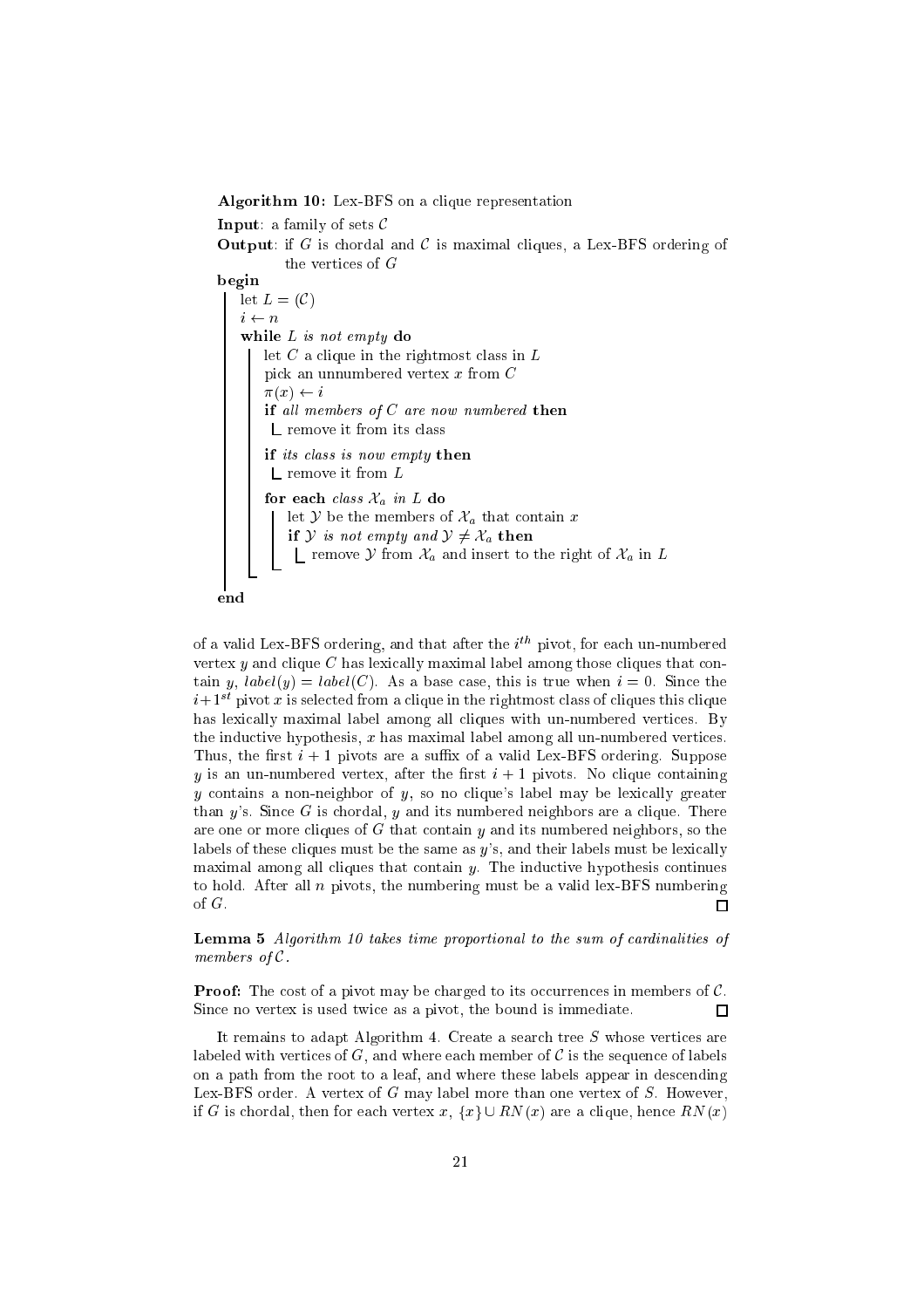appears as the labels of a path from the root to a vertex of the tree labeled with x. The end of this path may not be a leaf, but it must be the deepest occurrence of x in the tree. Call the end of this path the *principal location* of x. Let z be any vertex of  $G$ , let s be its principal location in  $S$ , let s be the parent of s in  $S$ , and let y be the label of s. Then y is the parent of z in the tree  $I$ required for Algorithm 4, and  $R_N(x) - param(x) = R_N(y)$  if and only if s is y's principal location. This allows all checks of Algorithm 4 to be carried out in time proportional to the sum of cardinalities of members of  $\mathcal{C}$ . The algorithm produces a faulty result if  $G$  is not chordal, but still runs within the time bound. Summarizing, we get Algorithm 11.

Algorithm 11: Consecutive One's Test

**Input:** A 0-1 matrix  $M$  with  $c$  columns and  $r$  rows and  $m$  one entries **Output:** Test whether  $M$  has the consecutive one's property begin

- 1 Compute M from M, using the sparse representation of M and M described previously
- Run Algorithm 9, but in the first step, call the foregoing variant of of Al-<sup>o</sup> gorithm 4, using the columns of  $M$  as the maximal-clique representation of the graph.

end

Algorithmic Result 6 Algorithm 11, tests in  $O(r + c + m)$  time and space whether a 0-1 matrix M has the consecutive one's property.

#### $\overline{7}$ Some applications

A 0-1 matrix M can also be seen as a bipartite graph  $B = (X, Y, \mathcal{E})$  such that X is the set of rows and Y the set of columns. There is an edge between  $x \in X$ and  $y \in Y$  if the corresponding entry is one.

The maximal clique-vertex graph of a graph  $G = (V, E)$  is the bipartite graph  $B_c(G) = (V, \mathcal{C}(G), \mathcal{E})$ . In this section, recognition algorithms for classes of bipartite graphs related to chordal graphs and intervals graphs are given, namely Y -semichordal graphs and convex graphs.

## Recognition of <sup>Y</sup> -semichordal graphs

Let  $B = (X, Y, E)$  be a bipartite graph and  $C = (x_1, y_1 \ldots x_k, y_k)$  a cycle of length  $2k \geq 6$ . C has an X-star if there exist  $x \in X$  such that  $x \notin \{x_1 \ldots x_k\}$ and  $i_1, i_2, i_3 \leq k$  such that  $(x, y_{i_j}) \in E$  with  $j \in \{1, 2, 3\}$ . A Y-star is defined analogously.

 $B$  is semichordal (X-semichordal, Y-semichordal respectively) if each cycle of length at least 6 contains an X-star or a Y-star (an X-star, a Y-star respectively). Note that the class of semichordal graphs strictly contain the union of X-semichordal graph and Y -semichordal graph. A more intuitive characterization of Y-semichordal graphs was presented in  $[3]$ :

**Theorem 3** [3] A graph G is chordal if and only if  $B_c(G)$  is Y-semichordal.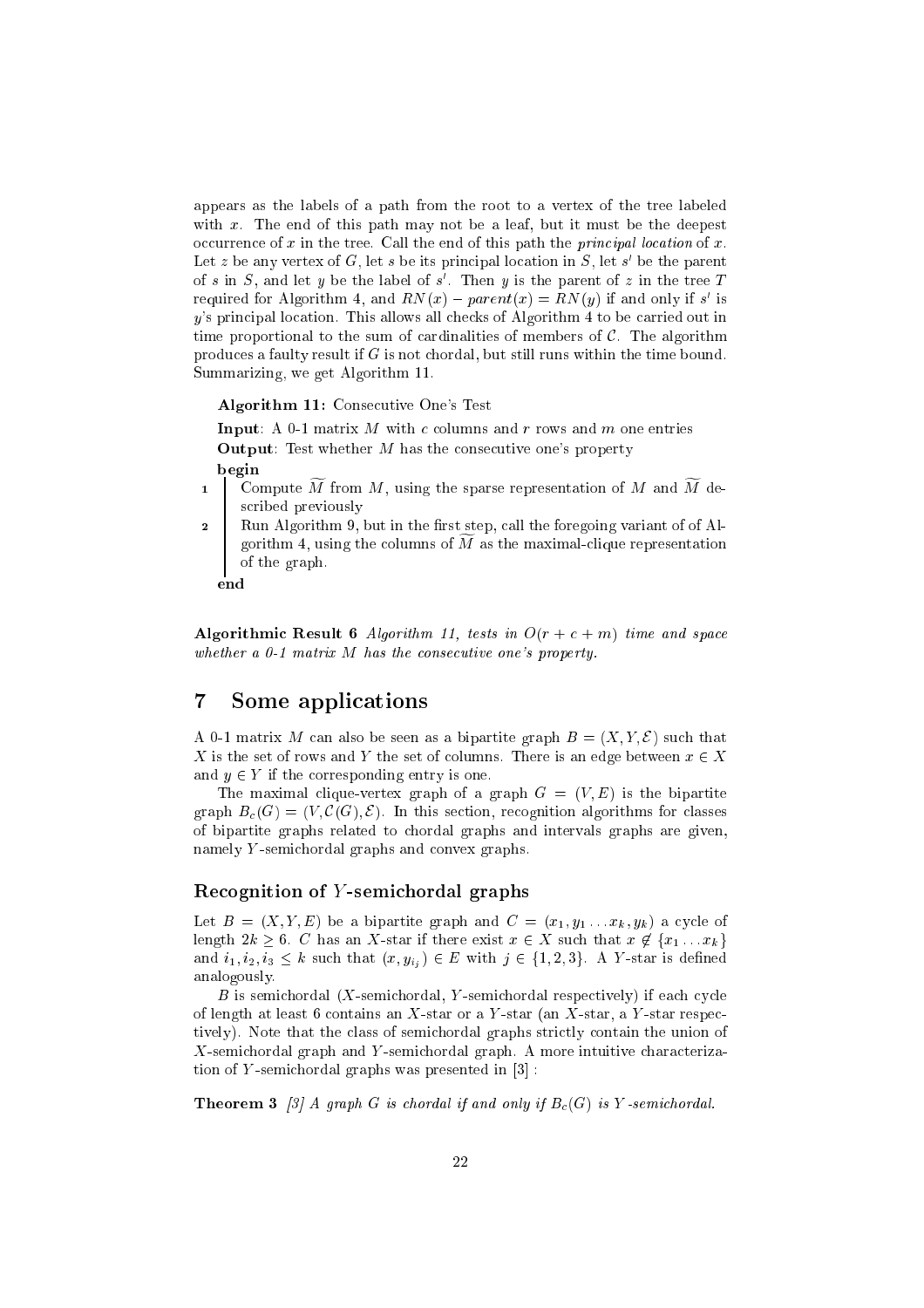Algorithm 10 shows how to compute a a Lex-BFS ordering of the vertices if the input matrix  $M$  is the maximal clique-vertex matrix of a chordal graph, in  $O(r + c + m)$  time. Algorithm 3 can then test whether this ordering is a perfect elemination ordering. Thus:

Algorithmic Result 7 Let B be a bipartite graph. It can be tested in  $O(r +$  $c + m$ ) time and space whether B is Y-semichordal (or X-semichordal).

#### $\mathcal{L}$  . The convex graphs of convex graphs of convex graphs of convex graphs of convex graphs of convex graphs of  $\mathcal{L}$

A permutation  $\sigma$  of Y has the *adjacency property* if for each vertex  $x \in X$ , its neighborhood  $N(x)$  induces a factor of  $\sigma$ .

**Definition 1** Let  $B = (X, Y, E)$  be a bipartite graph. B is a convex graph if there is a permutation of X or Y which fulfills the adjacency property.

It is obvious that  $M$  is the matrix of a convex graph with respect to  $Y$  if and only if  $M$  is the matrix of a convex graph too. Finding a permutation of the vertex set  $Y$  with the adjacency property is equivalent to finding a permutation of the columns such that for any rows the one entries occur consecutively. In other words testing whether  $M$  has the consecutive one's property or testing whether  $M$  is the matrix of a convex graph are the same problems.

Algorithmic Result 8 Algorithm 11, tests in  $O(r + c + n)$  time and space whether a  $0$ -1 matrix  $M$  is the adjacency matrix of a convex graph.

The reader should notice that up to now the only known recognition algorithm for convex graphs used PQ-trees (see [2]).

#### 8 **Conclusions**

We have given simple algorithms and efficient algorithms for clique tree on a chordal graph or its complement, transitive orientation of a comparability graph or its complement, and interval graph recognition.  $i$  From the transitive orientation results follow simple algorithms for permutation graph recognition, maximum clique and minimum vertex on comparability graphs, maximum independent set and clique cover on co-comparability graphs that run in the  $O(n + m \log n)$  time; see [12] for details. To date, the only general lineartime transitive orientation algorithm is quite complex [13]; the simplicity of the  $O(n + m \log n)$  algorithm provides some hope for a simple linear transitive orientation algorithm that avoids modular decomposition.

The techniques might be generalized to other recognition algorithms, such as trapezoidal graphs or weakly chordal graphs and perhaps for some other interesting classes of bipartite graphs.

## References

[1] C. Berge. Graphes et Hypergraphes. Dunod, 1970.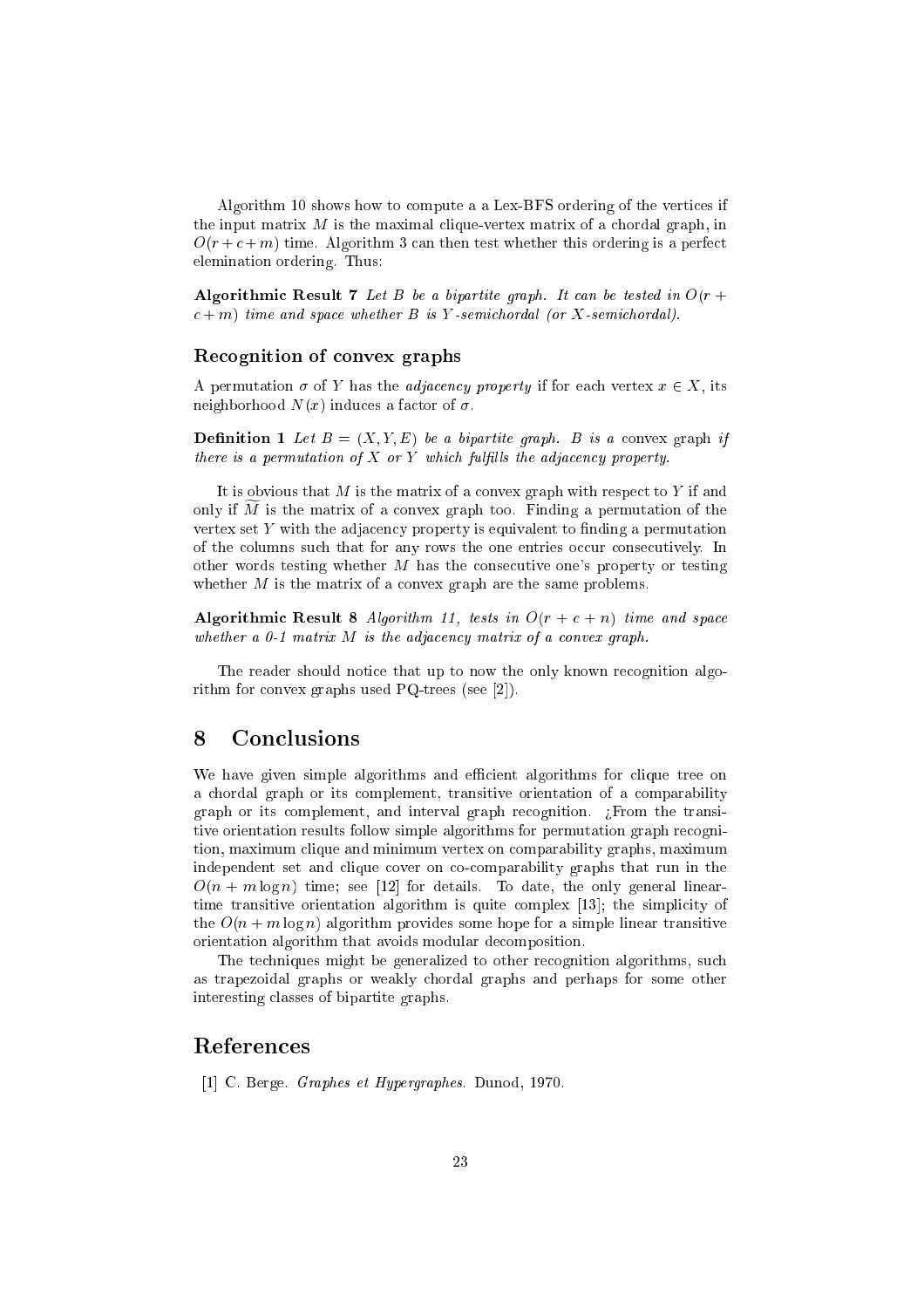- [2] K.S. Booth and G.S. Lueker. Testing for the consecutive ones property, interval graphs and graph planarity using pq-tree algorithm. J. Comput.  $Syst. Sci.$ , 13:335-379, 1976.
- [3] A. Brandstädt. Classes of bipartite graphs related to chordal graphs. Discrete Applied Mathematics,  $32:51{-}60, 1991$ .
- [4] A. Cournier and M. Habib. A new linear algorithm of modular decomposition. In Trees in algebra and programming— $CAAP$  94 (Edinburgh) Lecture Notes in Computer Science, volume 787, pages 68–84, Berlin, 1994. Springer.
- [5] E. Dahlhaus, J. Gustedt, and R.M. McConnell. Efficient and practical modular decomposition. In Proceedings of the seventh annual ACM-SIAM Symposium on Discrete Algorithm, pages 26-35. Society of Industrial and Applied Mathematics (SIAM), 1997.
- [6] P. Galinier, M. Habib, and C. Paul. Chordal graphs and their clique graph. In M. Nagl (Ed.), editor, *Graph-Theoretic Concepts in Computer Science*, WG'95, volume 1017 of Lecture Notes in Computer Science, pages 358-371, Aachen, Germany, June 1995. 21st Internationnal Workshop WG'95, Springer.
- [7] T. Gallai. Transitiv orientierbare graphen. In Acta Math. Acad. Sci. Hun $gar.$ , volume 18, pages  $25{-}66, 1967.$
- [8] F. Gavril. The intersection graphs of a path in a tree are exactly the chordal graphs.  $Journalum. Comb. Theory, 16:47–56, 1974.$
- [9] M.C. Golumbic. Algorithms Graph Theory and Perfect Graphs. Academic Press, New York University, 1980.
- [10] Hsu and Ma. Substitution decomposition on chordal graphs and applications. In Proceedings of the 2nd ACM-SIGSAM Internationnal Symposium on Symbolic and Algebraic Computation, number 557 in LNCS. Springer-Verlag.
- [11] N. Korte and R. Mohring. An incremental linear-time algorithm for recognizing interval graphs.  $SIAM$  J. of Computing, 18:68-81, 1989.
- [12] R. M. McConnell and J. P. Spinrad. Linear-time modular decomposition and efficient transitive orientation of comparability graphs. In Proceedings of the Fifth Annual ACM-SIAM Symposium on Discrete Algorithms (Arlington, VA), pages 536-545, 1994.
- [13] R.M. McConnell and J.P. Spinrad. Linear-time modular decomposition and efficient transitive orientation of undirected graphs. In Proceedings of the seventh annual ACM-SIAM Symposium on Discrete Algorithm, pages 19{35. Society of Industrial and Applied Mathematics (SIAM), 1997.
- [14] R. Paige and R.E. Tarjan. Three partition refinement algorithms. SIAM Journ. Comput.,  $16(6): 973-989$ , 1987.